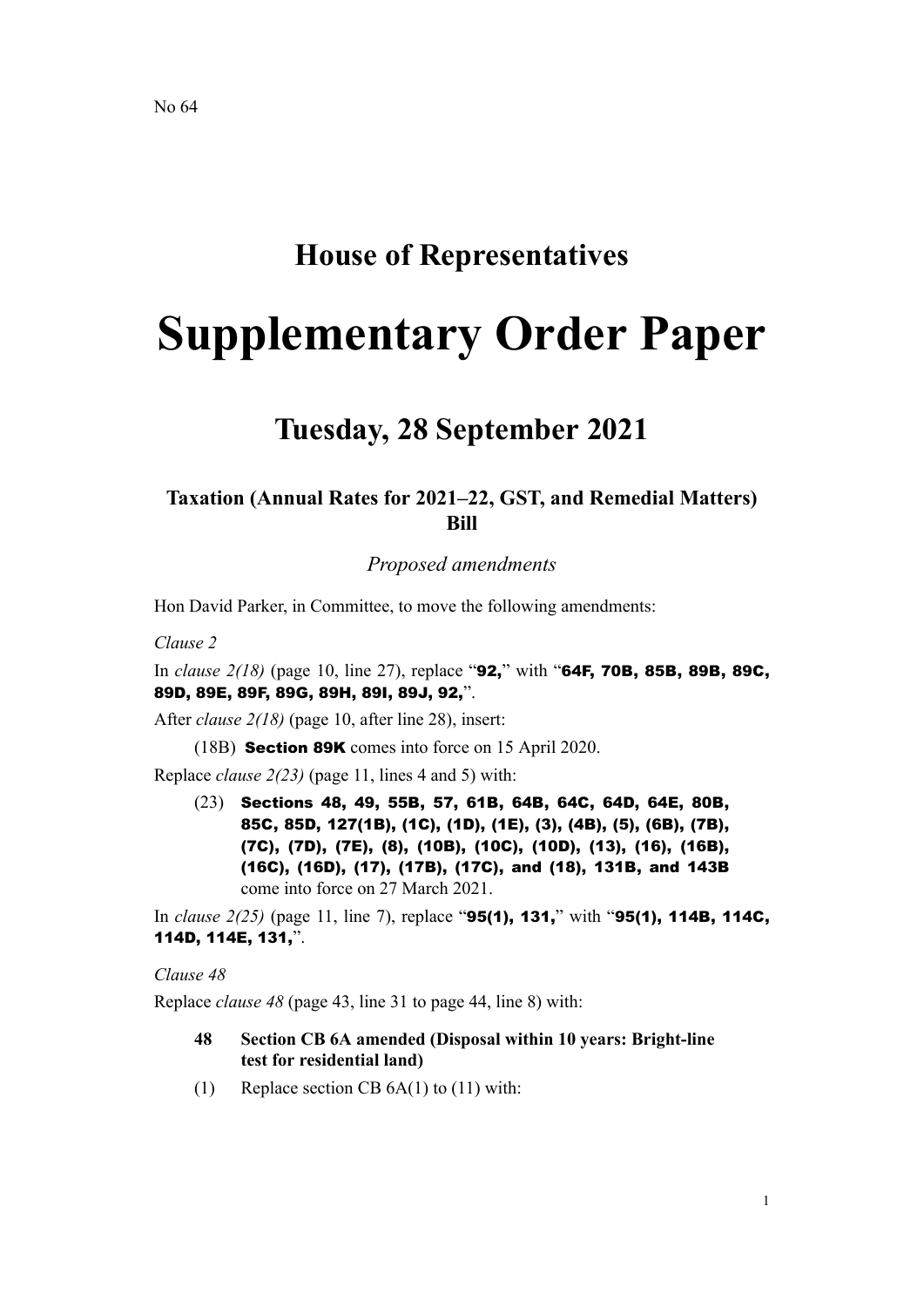#### *Income*

- $(1)$  Subject to quantification under **subsection (8)**, an amount that a person derives from disposing of residential land is income of the person to the extent to which, using a land area test, the amount is for residential land that is—
	- (a) 10-year test land:
	- (b) 5-year test land.

*Some definitions*

- (2) In this section and **section CB 16A**,—
	- (a) **10-year test land** means residential land to the extent to which, using a land area test, it is not new build land, and, for its disposal, the land's bright-line date is within 10 years of the earliest of any of the applicable dates (**bright-line acquisition dates**) described in subsections (3) to (7B):
	- (b) **5-year test land** means residential land to the extent to which, using a land area test, it is new build land, and,—
		- (i) the person acquires it no later than 12 months after the land first meeting the definition of new build land; and
		- (ii) for its disposal, the land's bright-line date is within 5 years of the earliest of any of the applicable dates (**bright-line acquisition dates**) described in subsections (3) to (7B); and
		- (iii) at the time of its disposal, it is new build land.

#### *Disposal*

- (3) In the case where none of **subsections (4) to (7B)** are applicable, the bright-line acquisition date for the purposes of the definitions of **10-year test land** and **5-year test land** is—
	- (a) the date on which the instrument to transfer the land to the person was registered—
		- (i) under the Land Transfer Act 2017; or
		- (ii) under foreign laws of a similar nature to the Land Transfer Act 2017, if the land is outside New Zealand; or
	- (b) the latest date on which the person acquires the estate or interest in the land, if an instrument to transfer the land to the person is not registered on or before the bright-line date.

*Subdivision*

(4) In the case where the residential land results from the person subdi‐ viding other land (the **undivided land**), the bright-line acquisition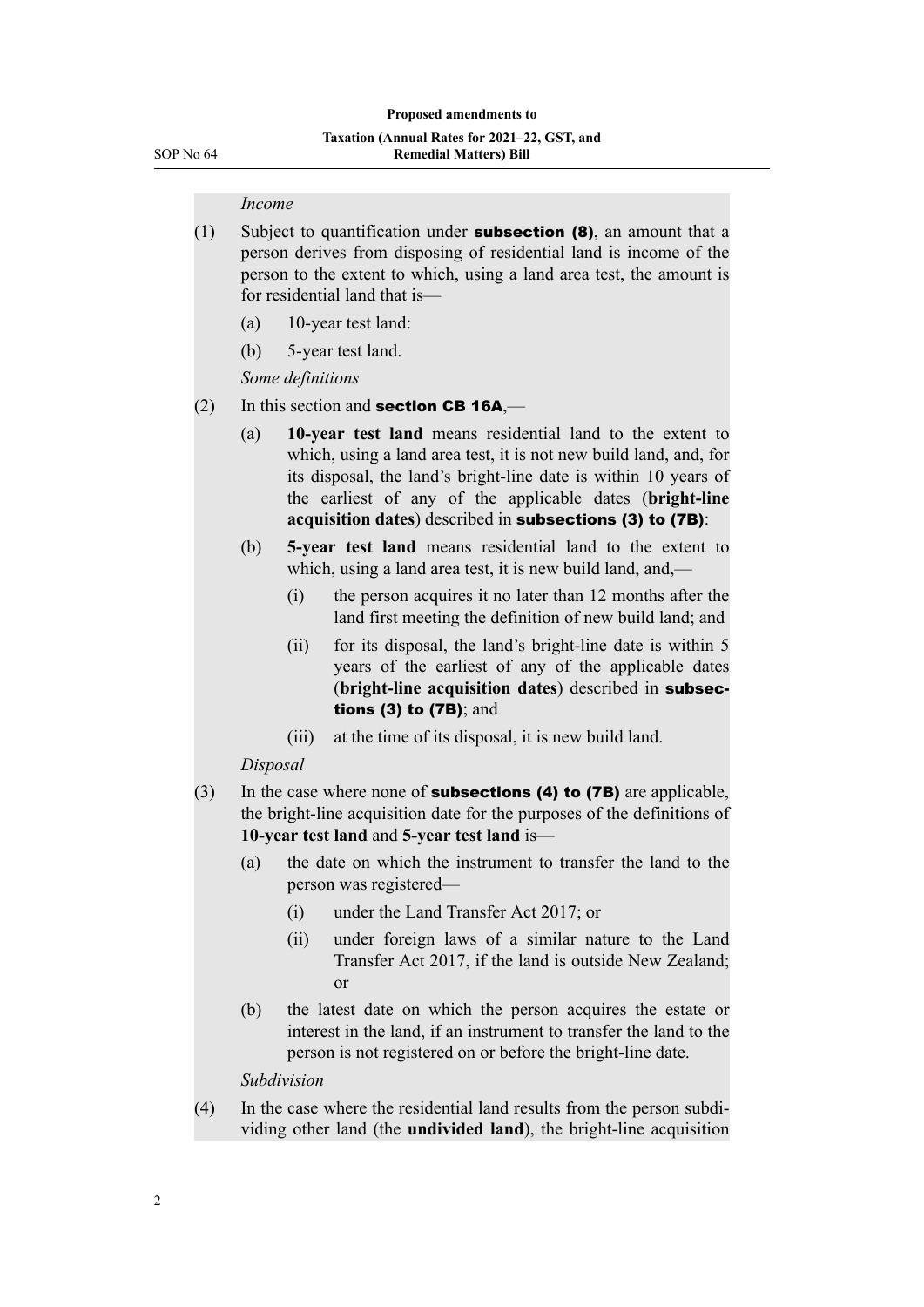date for the purposes of the definitions of **10-year test land** and **5 year test land** is—

- (a) the date on which the instrument to transfer the undivided land to the person was registered—
	- (i) under the Land Transfer Act 2017; or
	- (ii) under foreign laws of a similar nature to the Land Transfer Act 2017, if the land is outside New Zealand; or
- (b) the latest date on which the person acquires the estate or interest in the undivided land, if the land is not registered as described in paragraph (a) at the bright-line date.

#### *Leases with perpetual right of renewal*

 $(5)$  In the case where the residential land is a freehold estate in residential land, acquired as the owner of a leasehold estate with a perpet‐ ual right of renewal, the bright-line acquisition date for the purposes of the definitions of **10-year test land** and **5-year test land** is the date the leasehold estate was granted.

#### *Joint tenancy converted to tenancy in common*

(5B) In the case where the residential land is held as a tenant in common in equal shares, acquired subsequent to it being held as a joint tenant, the bright-line acquisition date for the purposes of the defini‐ tions of **10-year test land** and **5-year test land** is the date the joint tenancy was granted.

#### *Tenancy in common converted to joint tenancy*

(5C) In the case where the residential land is held as a joint tenant, acquired subsequent to it being held as a tenant in common in equal shares, the bright-line acquisition date for the purposes of the definitions of **10-year test land** and **5-year test land** is the date the a tenancy in common in equal shares was granted.

*Estate or interest acquired upon completion of land development or subdivision*

(6) In the case where the residential land is acquired as the result of the completion of a land development or subdivision, the bright-line acquisition date for the purposes of the definitions of **10-year test land** and **5-year test land** is the date the person enters into the agreement under which they acquired the estate or interest upon the completion of the land development or subdivision.

*Special rule: transfers by registration if trustees change*

(7) In the case where **subsection (3)(a) or (4)(a)** would otherwise apply but the relevant person is a trustee of a trust who has been transferred the land or undivided land, as the case may be, from a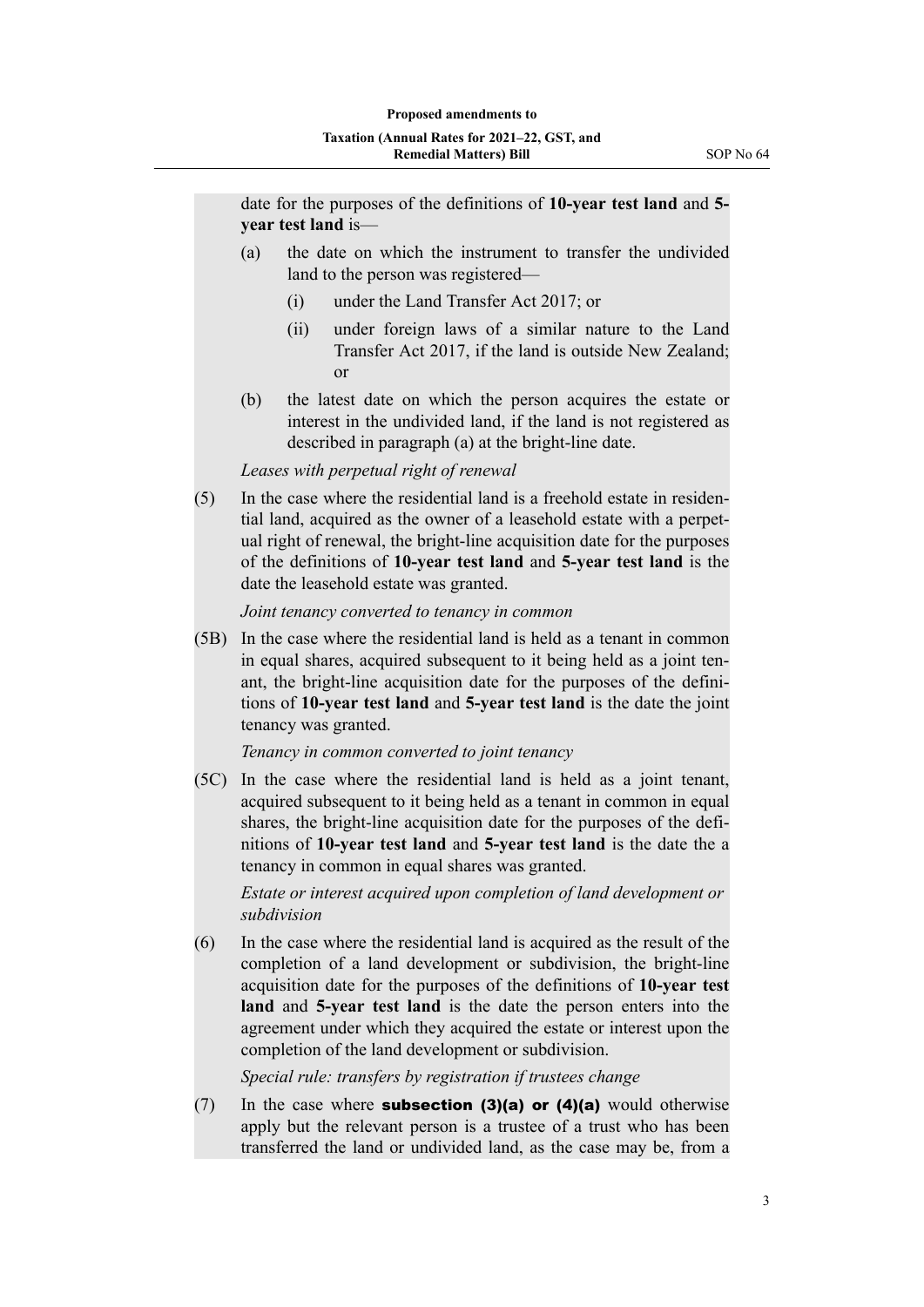trustee of the trust, the bright-line acquisition date for the purposes of the definitions of **10-year test land** and **5-year test land** is,—

#### (a) for subsection  $(3)(a)$ ,—

- (i) the earliest date on which an instrument to transfer the land to a trustee of the trust was registered under the relevant law referred to in the subsection (the **first** date), if there has been no intervening transfer to a person who is not a trustee; or
- (ii) the first date following the intervening transfer, if there has been an intervening transfer to a person who is not a trustee:
- (b) for subsection  $(4)(a)$ ,—
	- (i) the earliest date on which an instrument to transfer the undivided land to a trustee of the trust was registered under the relevant law referred to in the subsection (the **first undivided date**), if there has been no intervening transfer to a person who is not a trustee; or
	- (ii) the first undivided date following the intervening transfer, if there has been an intervening transfer to a person who is not a trustee.

*Quantification*

(8) Despite subsection (1), the amount of income that a person (**per‐ son A**) derives for disposing of 10-year test land or 5-year test land, as the case may be, is reduced by the amount calculated using the following formula:

unadjusted amount  $\times$  (main home days  $\times$  main home percentage + adjustment days) / total days.

*Definition of items in formula*

(9) The items in the formula are defined in subsections (10) to (11D), and subsection (11E) provides an exception.

*Unadjusted amount*

(10) **Unadjusted amount** is person A's amount of income for disposing of the 10-year test land or 5-year test land under subsection (1), ignoring this formula.

*Main home days*

- (11) **Main home days**
	- (a) is the total number of days in the relevant bright-line period for which the land does not meet the "predominantly" criterion in **section CB 16A(2)**, but nevertheless the land has been used as an excluded main home: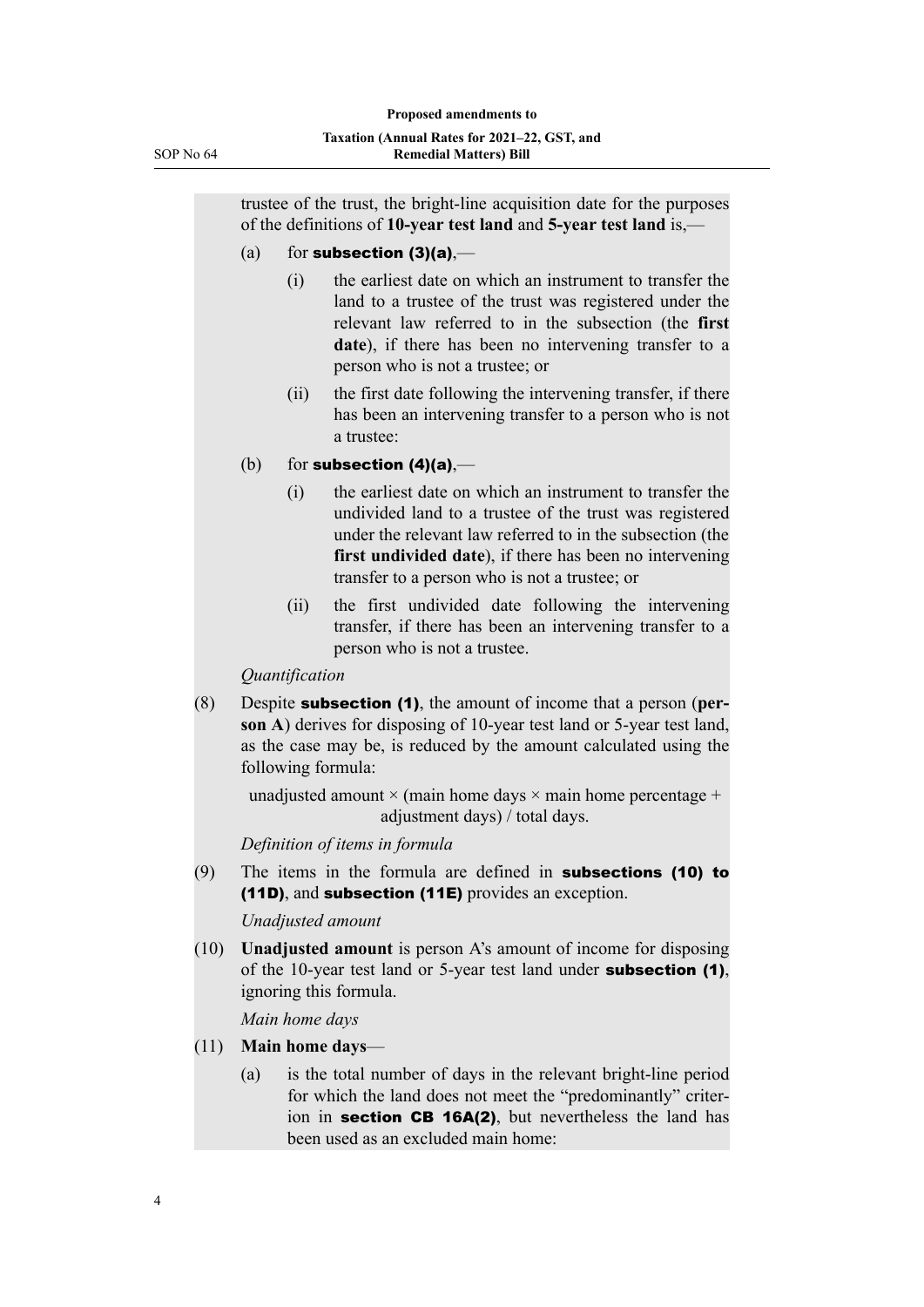- (b) includes days that would be counted under **section CB** 16A(6), if section CB 16A(6) is applied in relation to section CB 16A(2) ignoring the "predominantly" criterion:
- (c) does not include any **adjustment days** described in subsection (11C).

*Main home percentage*

(11B) **Main home percentage** is the percentage area of the land that, dur‐ ing the **main home days** described subsection (11), has been used as an excluded main home.

*Adjustment days*

(11C) **Adjustment days** is the total number of days in the relevant brightline period for which the criteria in section CB 16A(2) are met, including days that are counted under section CB 16A(6).

*Total days*

(11D) **Total days** is the total number of days in the relevant bright-line period.

*Exception to quantification*

(11E) **Subsection (8)** does not apply, if person A is described in section CB 16A(3).

*Cost of 10-year test land or 5-year test land in certain circumstances for purposes of disposal*

(11F) The cost of the 10-year test land or 5-year test land (the **test land**) for person A for the purposes of the disposal referred to in **subsec**tion (8) is given by subsection (11G) if person A acquires the test land from a person (the **original transferor**) in a transaction that meets the requirements of **section CB 6AB**.

*Cost rules*

- (11G) The cost of the test land for person A under this subsection is—
	- (a) the cost (the **original acquisition cost**) of the acquisition of the test land by the original transferor, if the consideration for the acquisition of the test land by person A is less than or equal to the original acquisition cost:
	- (b) the consideration for the acquisition of the test land by person A, if the consideration is greater than the original acquisition cost and less than the market value of the test land.
- (2) Replace section CB 6A(14) with:

*A definition*

(14) In this section, **excluded main home** means, for person A, land that has been used for the relevant period, to some extent, for a dwelling that was a main home for 1 or more of the following people: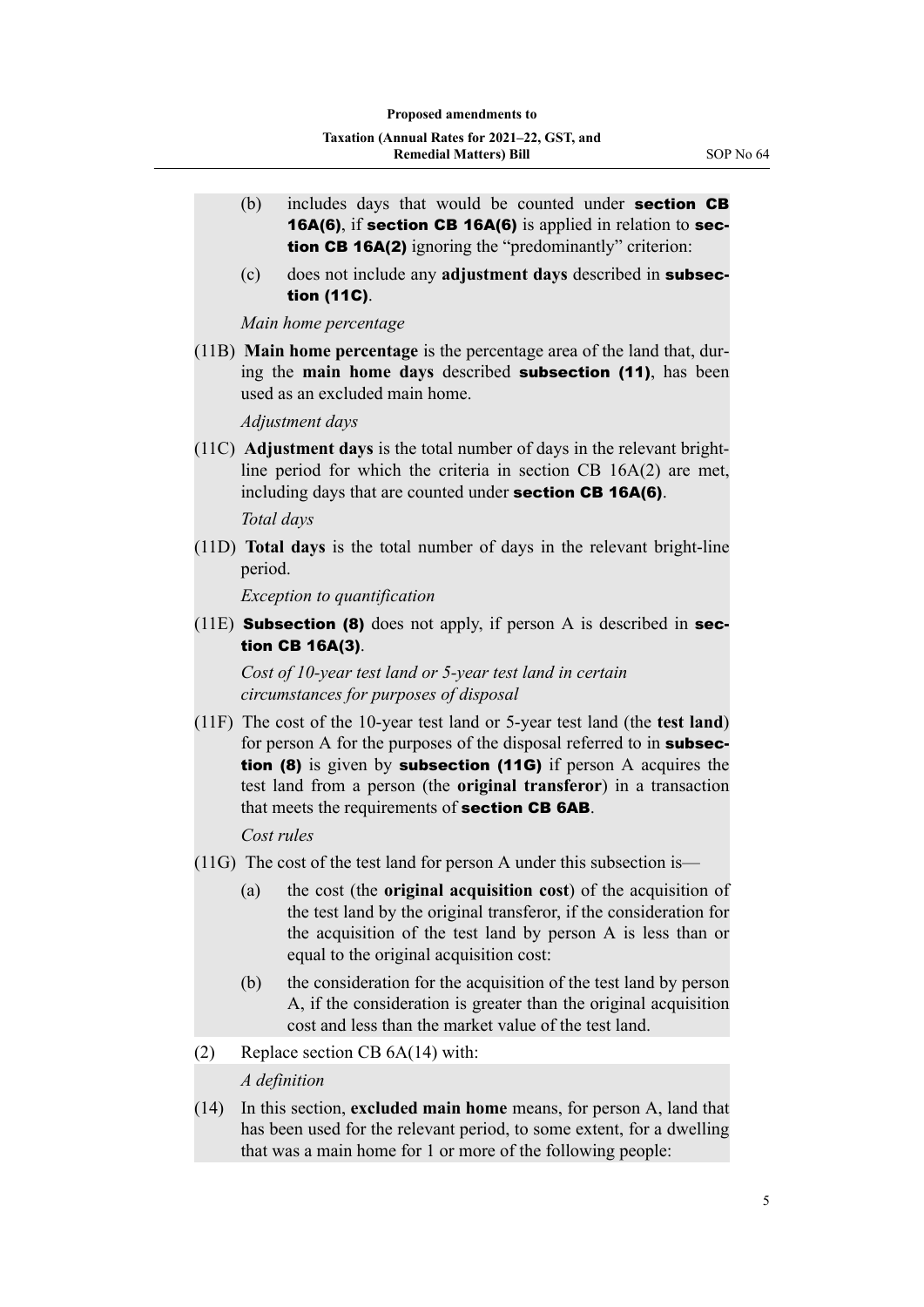- (a) person A:
- (b) a beneficiary of a trust, if person A is a trustee of the trust and—
	- (i) a principal settlor of the trust does not have a main home; or
	- (ii) if a principal settlor of the trust does have a main home, it is that main home which person A is disposing of.
- (3) In section CB 6A, list of defined terms,—
	- (a) delete "date of acquisition" and "excluded day":
	- (b) insert "5-year test land" and "10-year test land".
- (4) Subsections (1), (2), and (3) apply to a person's disposal of residential land, if the person acquires an estate or interest in the land on or after 27 March 2021. However, subsections (1), (2), and (3) do not apply if the person makes an offer for the acquisition of the land, on or before 23 March 2021, that is irrevocable before 27 March 2021 and the person acquires an estate or interest in the land on or after 27 March 2021 as a result of that offer. Further, subsections (1), (2), and (3) do not apply to-
	- (a) a person's disposal of a freehold estate in residential land that the person acquired as the owner of a leasehold estate with a perpetual right of renewal, if the person was granted the leasehold estate before 27 March 2021:
	- (b) a person's disposal of an estate or interest in residential land that the person acquired as the result of the completion of a land development or subdivision, if before 27 March 2021 the person entered into the agreement under which they acquired the estate or interest upon the completion of the land development or subdivision.

#### *Clause 49*

Replace *clause 49* (page 44, lines 9 to 29) with:

#### **49 Section CB 16A amended (Main home exclusion for disposal within 10 years)**

- (1) Replace section CB 16A(1) with: *Income*
- (1) Section CB 6A does not apply to a person (**person A**) who dispo‐ ses of 10-year test land or 5-year test land, as the case may be, if for all of the days in the relevant bright-line period, the relevant land meets the criteria in subsection (2).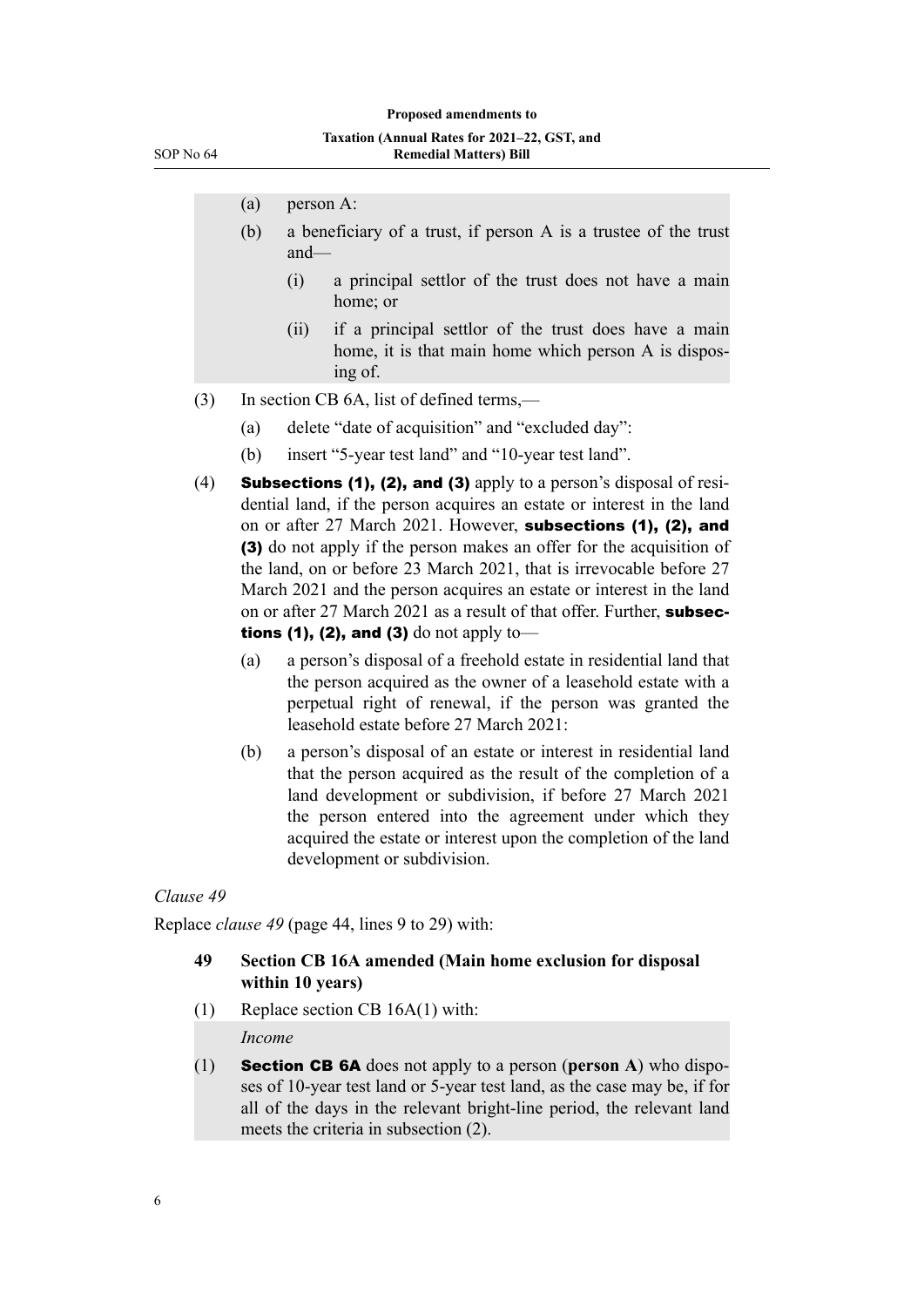- (2) In section CB 16A(6), words before the paragraphs, replace "the definition of **excluded day** in section CB 6A(14)(b)" with "the items **main home days** and **adjustment days** described in section CB 6A(10)(b) and (11C)".
- (3) In section CB 16A(6)(b), replace "there is a continuous period" with "there is one or more continuous periods".
- (4) Replace section CB  $16A(6)(c)$  and (d) with:
	- (c) the beginning and the end of a continuous period adjoins either—
		- (i) a period within the bright-line period that meets the criteria; or
		- (ii) the first or last day of the bright-line period; and
	- (d) the continuous period is—
		- (i) 365 days or less:
		- $(ii)$  in the case of a period during which the person is making reasonable efforts to construct a dwelling intended for use as their main home or as the main home of a person described in section CB 16A(2), that period; and
- (5) In section CB 16A, list of defined terms, insert "5-year test land", "10-year test land", and "group of persons".
- $(6)$  Subsections (1) to (5) apply to a person's disposal of residential land, if the person acquires an estate or interest in the land on or after 27 March 2021. However, **subsections (1) to (5)** do not apply if the person makes an offer for the acquisition of the land, on or before 23 March 2021, that is irrevocable before 27 March 2021 and the person acquires an estate or interest in the land on or after 27 March 2021 as a result of that offer. Further, subsections (1) to (5) do not apply to—
	- (a) a person's disposal of a freehold estate in residential land that the person acquired as the owner of a leasehold estate with a perpetual right of renewal, if the person was granted the leasehold estate before 27 March 2021:
	- (b) a person's disposal of an estate or interest in residential land that the person acquired as the result of the completion of a land development or subdivision, if before 27 March 2021 the person entered into the agreement under which they acquired the estate or interest upon the completion of the land development or subdivision.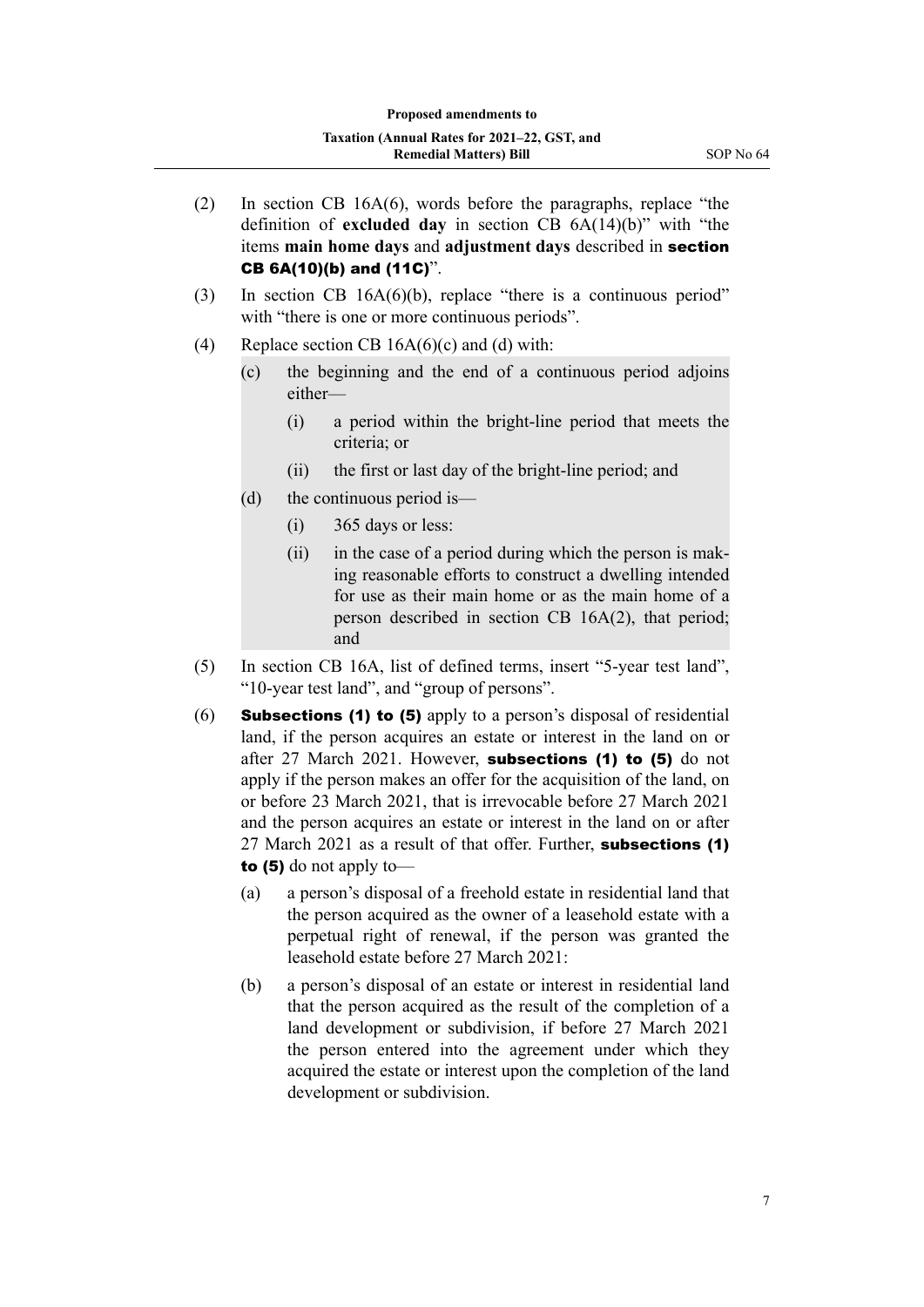*New clause 55B*

After *clause 55* (page 46, after line 8), insert:

# **55B New section CW 62C (Income from foreign-currency loans used for disallowed residential property)**

After section CW 62B, insert:

# **CW 62C Income from foreign-currency loans used for disallowed residential property**

An amount of income of a person under section CC 3(1) (Financial arrangements) is exempt income if the person—

- (a) derives the income from a financial arrangement that is a loan of foreign currency to the person; and
- (b) uses the loan proceeds for disallowed residential property; and
- (c) is denied by **section DH 8(1)** (Deduction not allowed) a deduction for interest paid by the person under the financial arrangement.

Defined in this Act: disallowed residential property, exempt income, financial arrangement, interest, income

*New clause 57B*

After *clause 57* (page 46, after line 26), insert:

# **57B Section DB 7 amended (Interest: most companies need no nexus with income)**

After section DB 7(6B), insert:

*Relationship with subpart DH*

(6C) Subpart DH (Interest incurred in relation to certain land) overrides this section for interest to which that subpart relates.

# *Clause 58*

After *clause 58(1)* (page 46, after line 34), insert:

(1B) After section DB 8(6B), insert:

*Relationship with subpart DH*

(6C) Subpart DH (Interest incurred in relation to certain land) overrides this section for interest to which that subpart relates.

*New clause 61B*

After *clause 61* (page 47, after line 29), insert: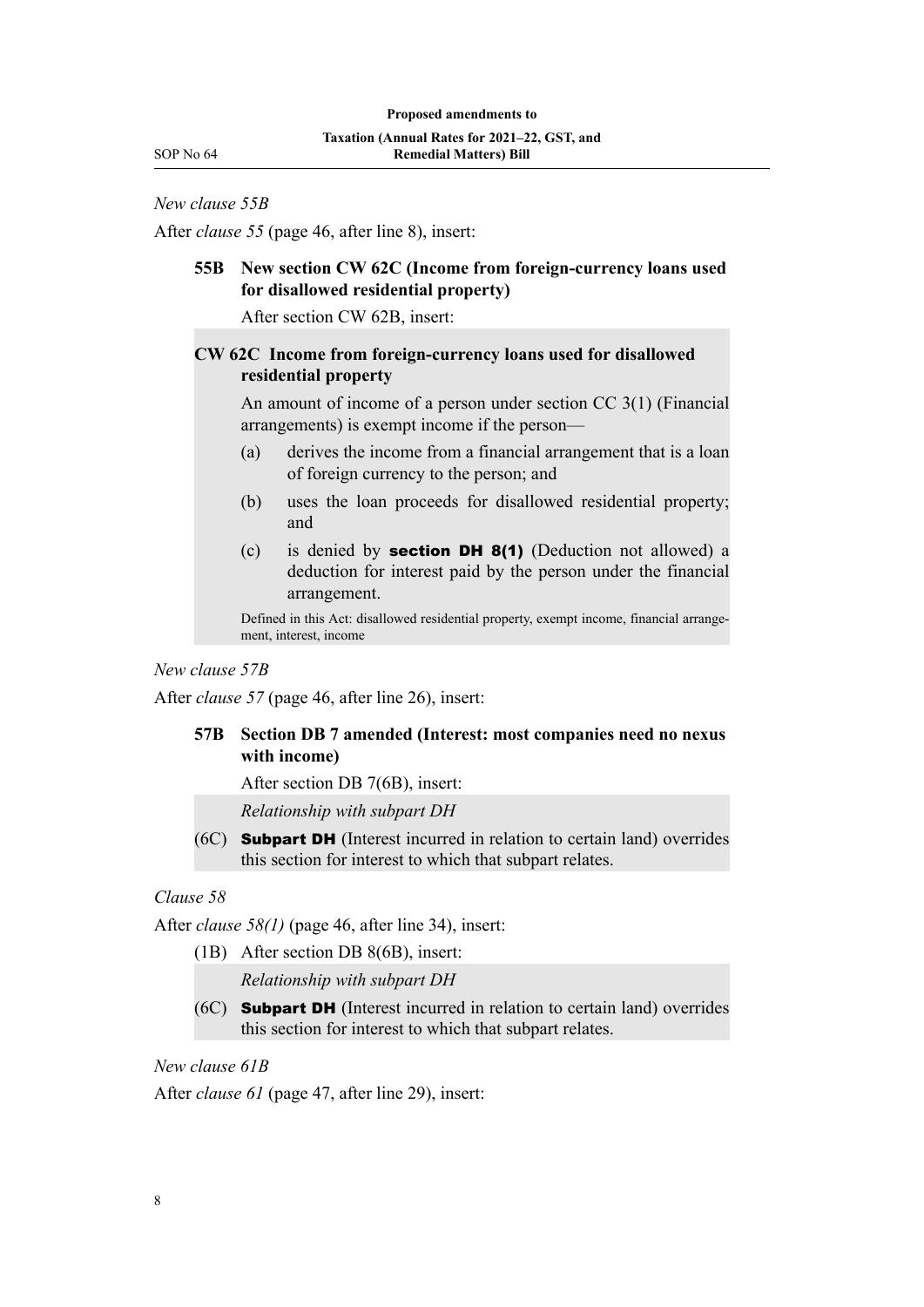| 61B | Section DB 23C amended (Revenue account property: cost of<br>some residential land reduced)                       |
|-----|-------------------------------------------------------------------------------------------------------------------|
| (1) | In section DB 23C(1), replace "section CB $6A(6)$ " with "section<br><b>CB 6A(8)".</b>                            |
| (2) | Replace section DB $23C(2)$ to (6) with:                                                                          |
|     | Excluded adjustment amount formula                                                                                |
| (2) | The excluded adjustment amount for the purposes of subsection $(1)$<br>is calculated using the following formula: |
|     | $\cos t \times$ (main home days $\times$ main home percentage + adjustment<br>days) / total days.                 |
|     | Definition of items in formula                                                                                    |
| (3) | The items in the formula are defined in <b>subsections (4) to (7)</b> .                                           |
|     | Cost                                                                                                              |
| (4) | Cost is the cost of the land.                                                                                     |
|     | Main home days                                                                                                    |
| (5) | Main home days has the same meaning as in section CB 6A(11).                                                      |
|     | Main home percentage                                                                                              |
| (6) | Main home percentage has the same meaning as in section CB<br>6A(11B).                                            |
|     | Adjustment days                                                                                                   |
| (7) | Adjustment days has the same meaning as in section CB<br>6A(11C).                                                 |

*Total days*

(8) **Total days** has the same meaning as in section CB 6A(11D).

*New clauses 64B to 64F*

After *clause 64* (page 48, after line 13), insert:

# **64B Section DG 2 amended (Application of this subpart)**

After section DG 2(3), insert:

*Relationship with subpart DH*

(3B) **Subpart DH** (Interest incurred in relation to certain land) applies to interest expenditure apportioned under section DG 8 as being incurred in relation to the income-earning use of land to which this sub‐ part applies.

# **64C Section DG 9 amended (Apportionment formula)**

In section DG 9(1), replace "sections DG 8 and DG 11 to DG 13" with "section DG 8".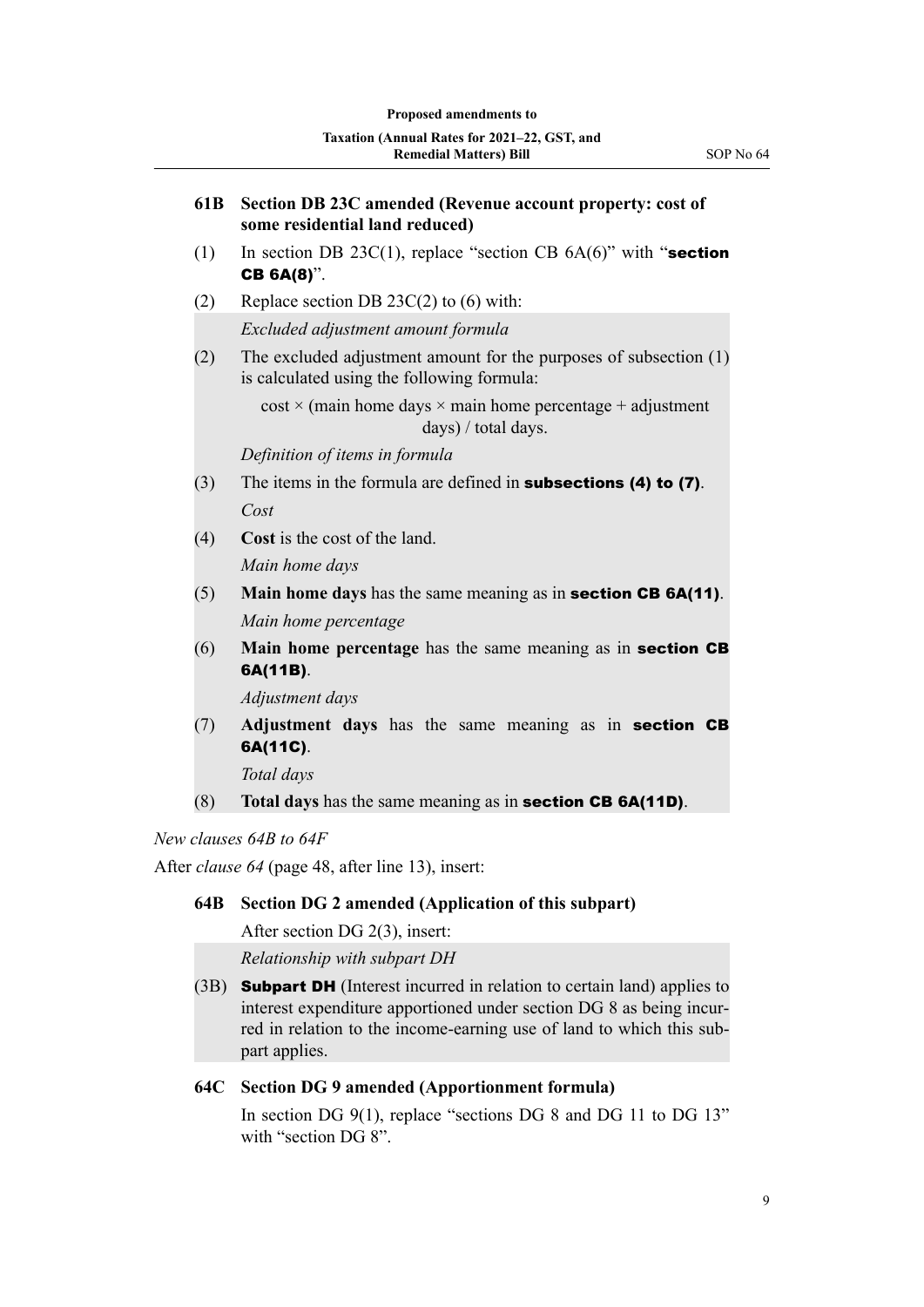#### **64D Section DG 11 amended (Interest expenditure: close companies)**

- (1) Replace section DG 11(1)(b) with:
	- (b) the company incurs interest expenditure for the income year that is not related to disallowed residential property or to an interest in an interposed residential property holder.
- (2) After section DG 11(2), insert:

*Exclude disallowed residential property and related debt and interest*

- $(2B)$  In applying **subsection (2)**, a close company must—
	- (a) for an asset that is disallowed residential property and in relation to which the company incurs interest that is subject to apportionment under section DG 8, exclude from the asset value determined for the asset the lesser of—
		- (i) the asset value that would be determined for the asset if this paragraph did not apply to the asset:
		- (ii) the amount of the company's debt under which the company incurs interest in relation to the asset; and
	- (b) exclude from the company's debt value the amount of each loan under which the company incurs interest in relation to disallowed residential property or in relation to an interest in an interposed residential property holder; and
	- (c) exclude from the company's interest expenditure for the income year, the amount of interest that is incurred by the company in relation to disallowed residential property or in relation to an interest in an interposed residential property holder.
- (3) In section DG 11, list of defined terms, insert "disallowed residen‐ tial property".

# **64E New subpart DH inserted (Interest incurred in relation to certain land)**

After subpart DG, insert:

Subpart DH—Interest incurred in relation to certain land

#### **DH 1 Interest related to certain land**

The purpose of this subpart is to deny a person a deduction for certain interest, despite any other provision in this Part. The provisions of this subpart override the general permission.

Defined in this Act: amount, deduction, general permission, interest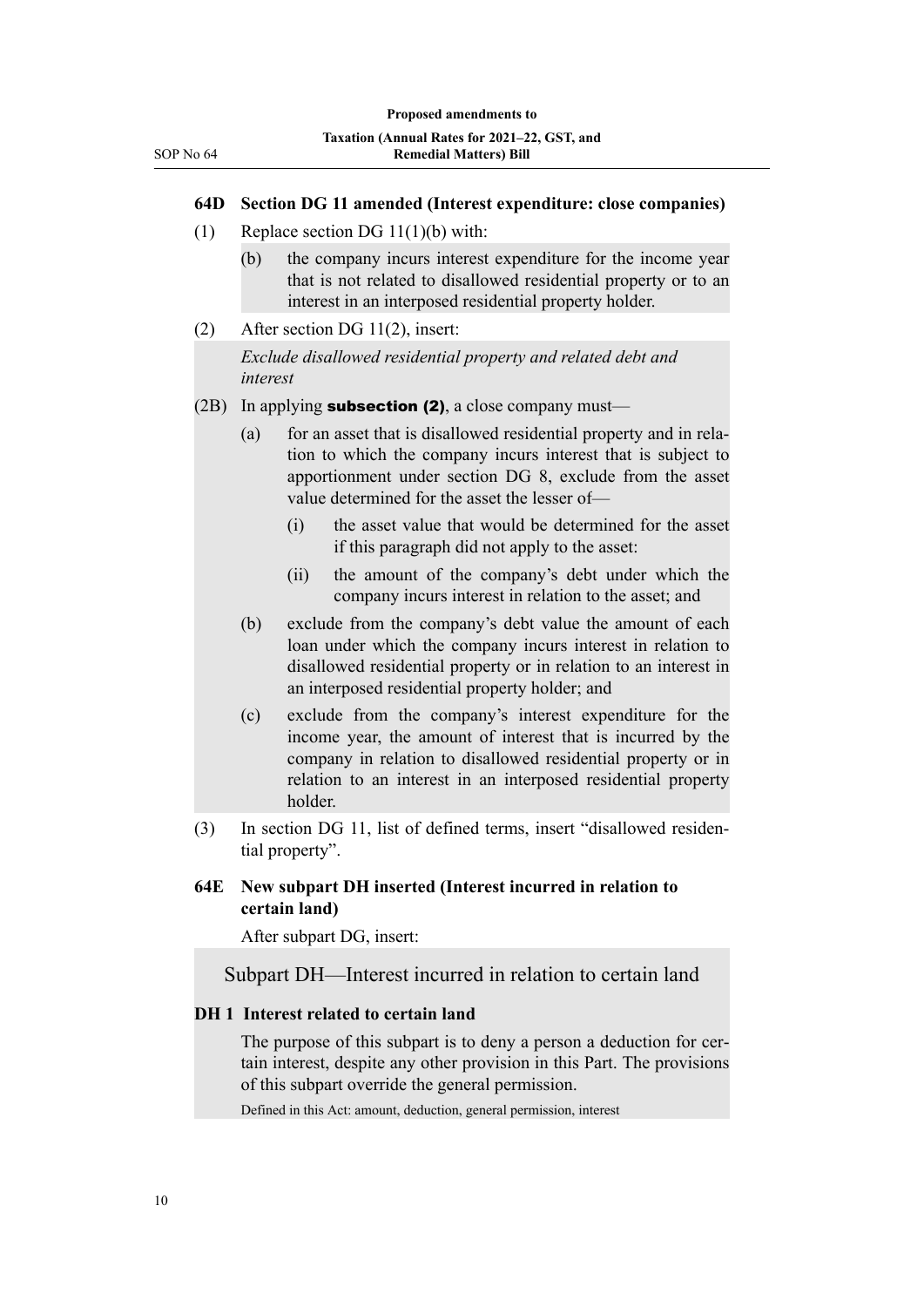#### **DH 2 When this subpart applies**

This subpart applies to interest incurred on or after 1 October 2021. Defined in this Act: interest

#### **DH 3 When this subpart applies: companies**

This subpart applies to a company, if—

- (a) the company is a close company, and it is not an exempt Māori company:
- (b) the company is not a close company, and—
	- (i) it is a residential land company; and
	- (ii) it is not a member of a wholly-owned group:
- (c) the company is not a close company, and it is a residential land wholly-owned group member.

Defined in this Act: company, close company, exempt Māori company, residential land company, residential land wholly-owned group member, wholly-owned group

# **DH 4 When this subpart does not apply: exemptions for new builds, development, social or emergency or transitional housing, and council housing**

*Exemption: new builds*

- (1) This subpart does not apply to interest incurred by a person to the extent to which it is—
	- (a) incurred in relation to new build land; and
	- (b) incurred before the date that is 20 years after the earliest of the following dates for the new build land:
		- (i) the date on which the code compliance certificate described in **section DH 5(5)** is issued:
		- (ii) the date that, in the records of a local authority or building consent authority, the relevant conversion is recorded as having been "completed", in the case pro‐ vided in section DH 5(5)(d):
		- (iii) the date that the relevant building work is entered into the records of a local authority or building consent authority as "substantially completed", in the case of a code compliance certificate described in section **DH 5(5)** being issued subject to a building consent waiver or modification under clause B2.3.1 of the Building Code under the Building Act 2004.

*Exemption: business relating to land under section CB 7*

(2) This subpart does not apply to interest incurred by a person to the extent to which it is in incurred in relation to land that the person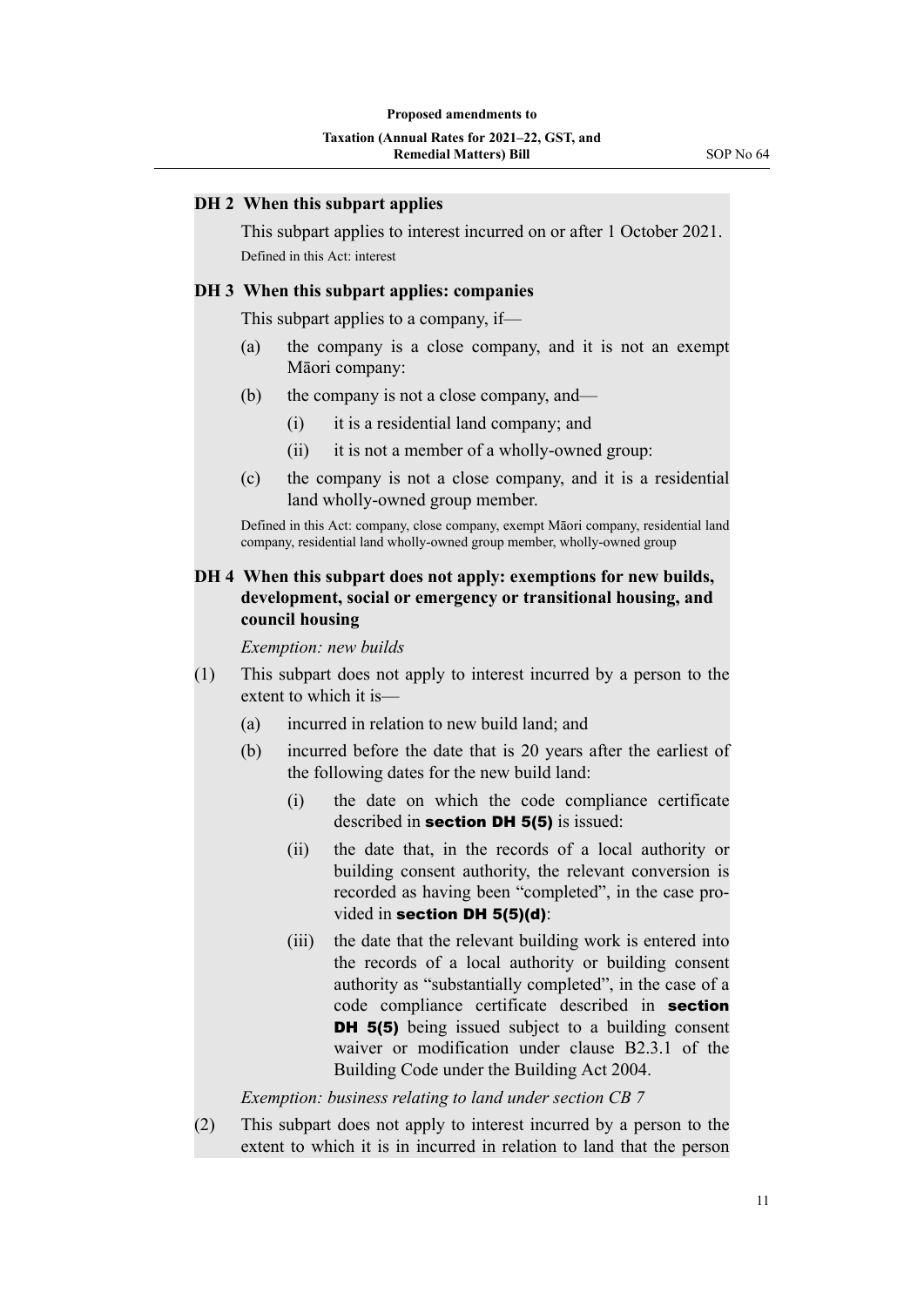| SOP No 64 |  |  |
|-----------|--|--|
|-----------|--|--|

holds as part of a business described in section CB 7 (Disposal: land acquired for purposes of business relating to land).

*Exemption: development, division, or building*

- (3) This subpart does not apply to interest incurred by a person to the extent to which it is incurred in relation to land (the **land**) that is subject to the person's undertaking or scheme involving development, division, or building for the purpose of creating new build land. However, the exemption in this subsection ceases, if and to the extent to which—
	- (a) the land becomes new build land under **section DH 5(7)**:
	- (b) the land is disposed of.

*Exemption: social, emergency, or transitional housing*

- (4) This subpart does not apply to interest incurred by a person to the extent to which the interest is incurred in relation to land that is a dwelling while the dwelling—
	- (a) is used by a person referred to in paragraph (b) (the **social housing provider**) for the sole purpose of providing 1 or more of—
		- (i) social housing as defined in section 2 of the Public and Community Housing Management Act 1992:
		- (ii) temporary accommodation for people in need while they seek, or are assisted in finding, more permanent accommodation; and
	- (b) is owned or rented by a social housing provider, who is 1 or more of—
		- (i) a registered community housing provider under the Public and Community Housing Management Act 1992:
		- (ii) Kāinga Ora–Homes and Communities or a whollyowned subsidiary of Kāinga Ora–Homes and Com‐ munities:
		- (iii) a department listed in schedule 2, part 1 of the Public Service Act 2020.

#### *Exemption: council housing*

(5) This subpart does not apply to interest incurred by a council-con‐ trolled organisation, as defined in section 6 of the Local Govern‐ ment Act 2002, to the extent to which the interest is incurred in relation to land that is a dwelling while the dwelling is owned by the council-controlled organisation and used by the council-con‐ trolled organisation or a local authority for the sole purpose of pro‐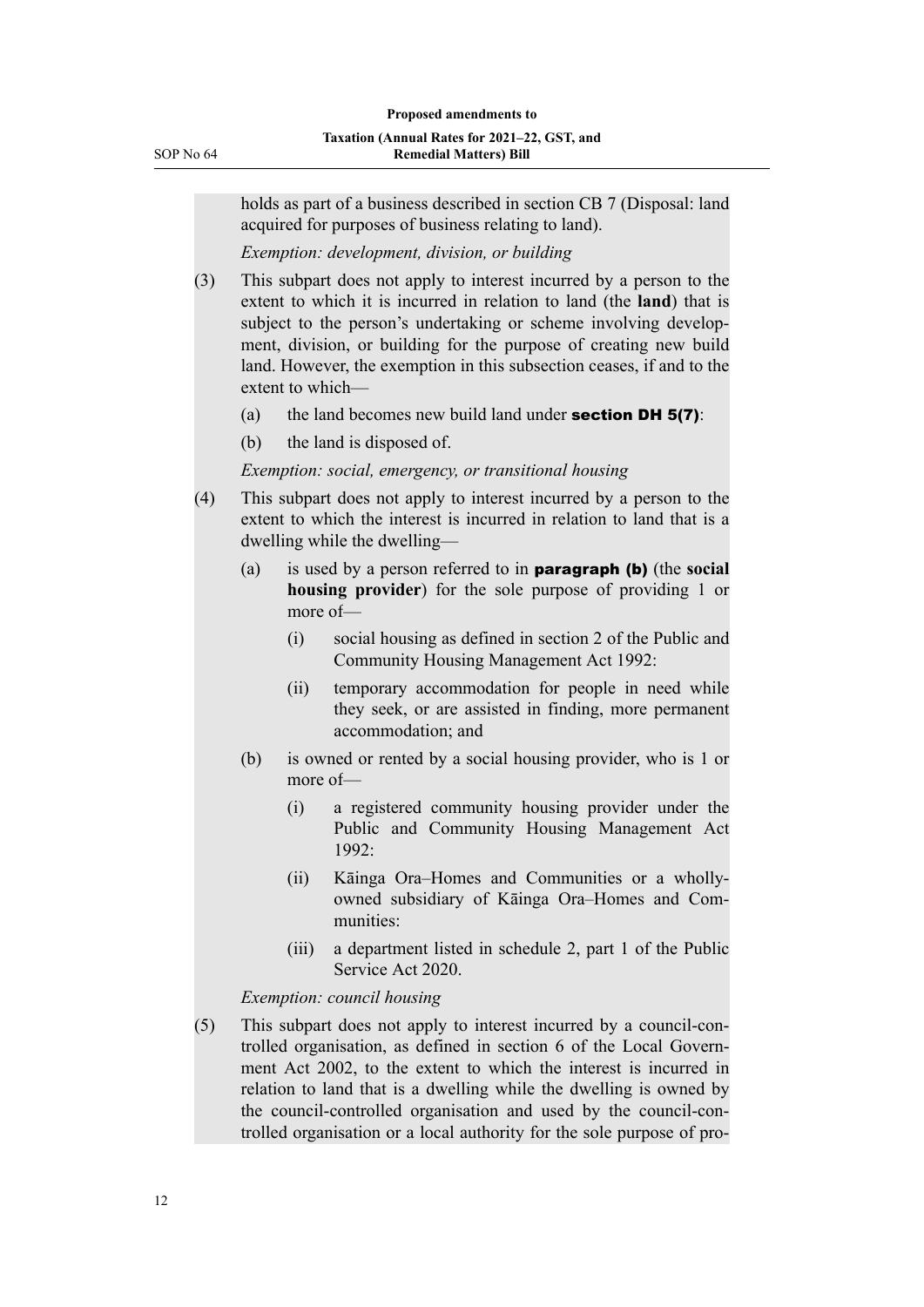viding housing for people assessed by a local authority as being eli‐ gible for accommodation at less than market rental.

*Exemption: Kāinga Ora-Homes and Communities and whollyowned subsidiaries*

(6) This subpart does not apply to Kāinga Ora–Homes and Communi‐ ties and its wholly-owned subsidiaries.

Defined in this Act: code compliance certificate, dwelling, interest, land, local authority, new build land

#### **DH 5 Key terms**

*Code compliance certificate*

(1) **Code compliance certificate** means a code compliance certificate issued under the Building Act 2004.

*Disallowed residential property*

#### (2) **Disallowed residential property**—

- (a) means land in New Zealand to the extent to which—
	- (i) it has a place configured as a residence or abode, whether or not it is used as a place of residence or abode, including any appurtenances belonging to or enjoyed with the place:
	- (ii) the owner has an arrangement that relates to erecting a place there, configured as a residence or abode, whether or not that place is or is to be used as a place of residence or abode, including any appurtenances belonging to or enjoyed with the place:
	- (iii) it is bare land that, under rules in the relevant operative district plan, may be used for erecting a place there, configured as a residence or abode, whether or not that place is or is to be used as a place of residence or abode, including any appurtenances belonging to or enjoyed with the place:
- (b) does not include land to the extent to which it is excepted residential land.

*Excepted residential land*

(3) **Excepted residential land** means land to the extent to which it is described in schedule 15.

*Exempt Māori company*

- (4) **Exempt Māori company** means—
	- (a) a company that is a Maori authority or eligible to be a Maori authority, if,—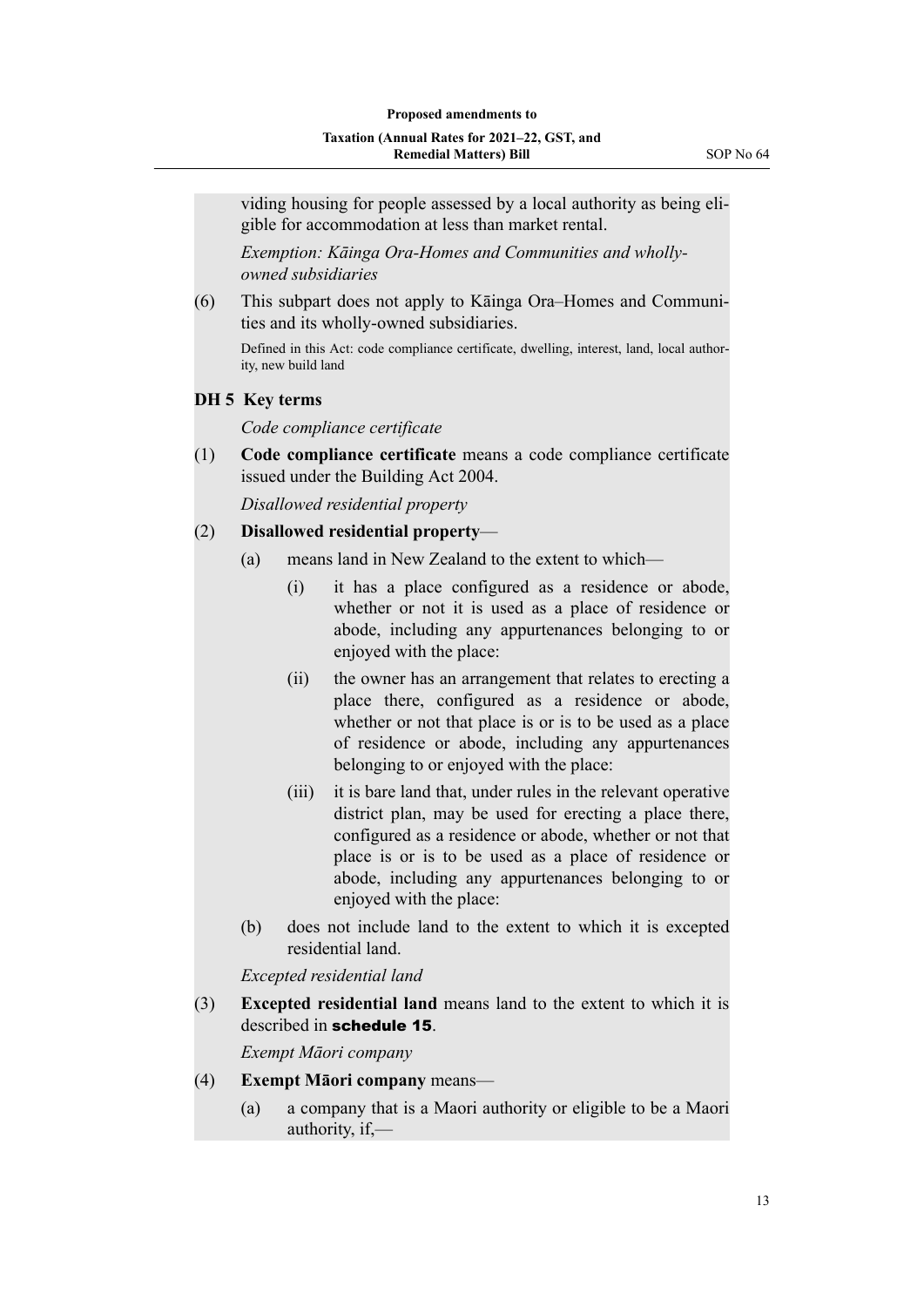| <b>Remedial Matters) Bill</b><br>SOP No 64 |     |      |                                                                                                                                                                                                                                                      |
|--------------------------------------------|-----|------|------------------------------------------------------------------------------------------------------------------------------------------------------------------------------------------------------------------------------------------------------|
|                                            |     |      |                                                                                                                                                                                                                                                      |
|                                            |     | (i)  | in the case that the company is not a member of a<br>wholly-owned group, it is not a residential land com-<br>pany:                                                                                                                                  |
|                                            |     | (ii) | in the case that the company is a member of a wholly-<br>owned group, it is not a residential land wholly-owned<br>group member:                                                                                                                     |
|                                            | (b) |      | a company that is wholly-owned by a Maori authority or<br>wholly-owned by a company or trust that is eligible to be a<br>Maori authority, if-                                                                                                        |
|                                            |     | (i)  | the wholly-owned company is not a residential land<br>wholly-owned group member:                                                                                                                                                                     |
|                                            |     | (ii) | in the case that the company is wholly-owned by a<br>trust, the wholly-owned company is not a residential<br>land company.                                                                                                                           |
|                                            |     |      | Grandparented transitional loans                                                                                                                                                                                                                     |
| (5)                                        |     |      | Grandparented transitional loan means loan amounts, ignoring<br>re-drawings or additional borrowings under the same loan facility<br>on or after 27 March 2021, if the relevant loan facilities were<br>denominated in New Zealand dollars and were- |
|                                            | (a) |      | first drawn down upon before 27 March 2021 for disallowed<br>residential property:                                                                                                                                                                   |
|                                            | (b) |      | first drawn down upon on or after 27 March 2021 for acquir-<br>ing disallowed residential property, if the person acquired an<br>estate or interest in the property before 27 March 2021:                                                            |
|                                            | (c) |      | first drawn down upon on or after 27 March 2021 for acquir-<br>ing disallowed residential property, if the acquisition of the<br>property resulted from an offer that is-                                                                            |
|                                            |     | (i)  | made on or before 23 March 2021; and                                                                                                                                                                                                                 |

(ii) irrevocable before 27 March 2021.

*Interposed residential property holder*

- (6) **Interposed residential property holder** means, for a person,—
	- (a) a close company for which the person has voting interests or market value interests and the company has, at the end of a quarter in the income year, a residential property percentage of more than 10%:
	- (b) a company that is not a close company for which the person has voting interests or market value interests, and the company has, at any time in the income year, a residential prop‐ erty percentage of more than 50%: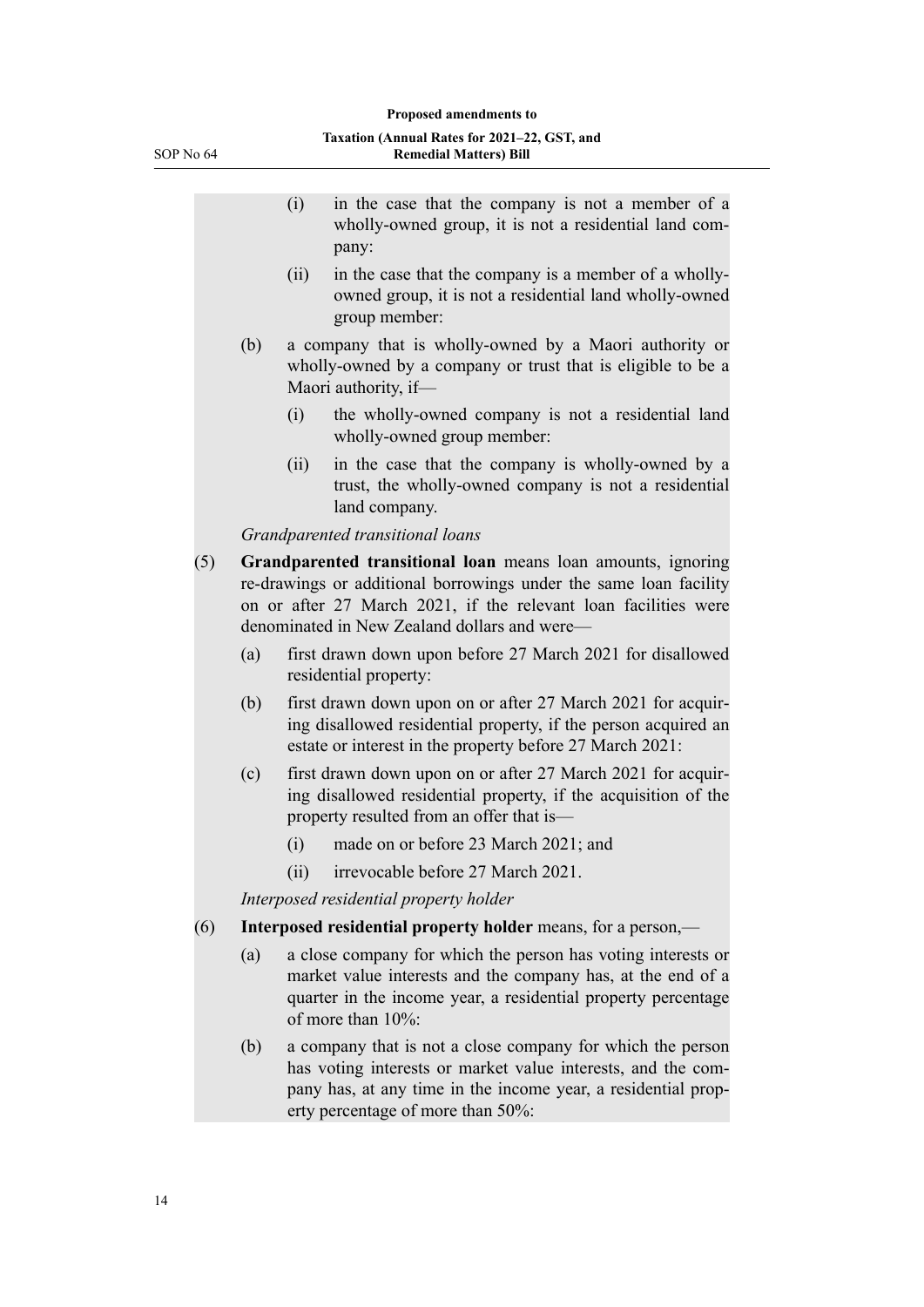(c) the trustees of a trust of which the person is a direct or indi‐ rect beneficiary, if the relevant trust has, at any time in the income year, a residential property percentage of more than  $10\%$ .

*New build land*

(7) **New build land**—

- (a) means land to the extent to which it has a place that is config‐ ured as a self-contained residence or abode, if a code compli‐ ance certificate has been issued on or after 27 March 2020 evidencing that the place was added to the land; and
- (b) includes, for land described in **paragraph (a)**, land exclusively used by residents of the place and also a reasonable proportion of shared areas of land, appurtenant to the place; and
- (c) includes land for which there is an agreement that a place that is configured as a self-contained residence or abode will be added to the land and a code compliance certificate will be issued on or after 27 March 2020 evidencing that the place was added to the land; and
- (d) includes land that was a hotel or motel, to the extent to which, by a conversion, it becomes places that are configured as self-contained residences or abodes, and the conversion is recorded in the records of a local authority or building consent authority as having been "completed" on or after 27 March 2020.

*Residential land company*

(8) **Residential land company** means a company for which the ratio calculated using the following formula and expressed as a percent‐ age is equal to or greater than 50% at any time during the relevant income year:

(disallowed property  $+$  indirect disallowed property)  $\div$  total assets.

*Definition of items in formula*

- (9) In the formula in **subsection (8)**,—
	- (a) **disallowed property** is the value of the company's property that is disallowed residential property, but excluding property described in section DH 4(2) or (3):
	- (b) **indirect disallowed property** is the value of shares that the company holds in other companies that are residential land companies:
	- (c) **total assets** is the total value of the company's property.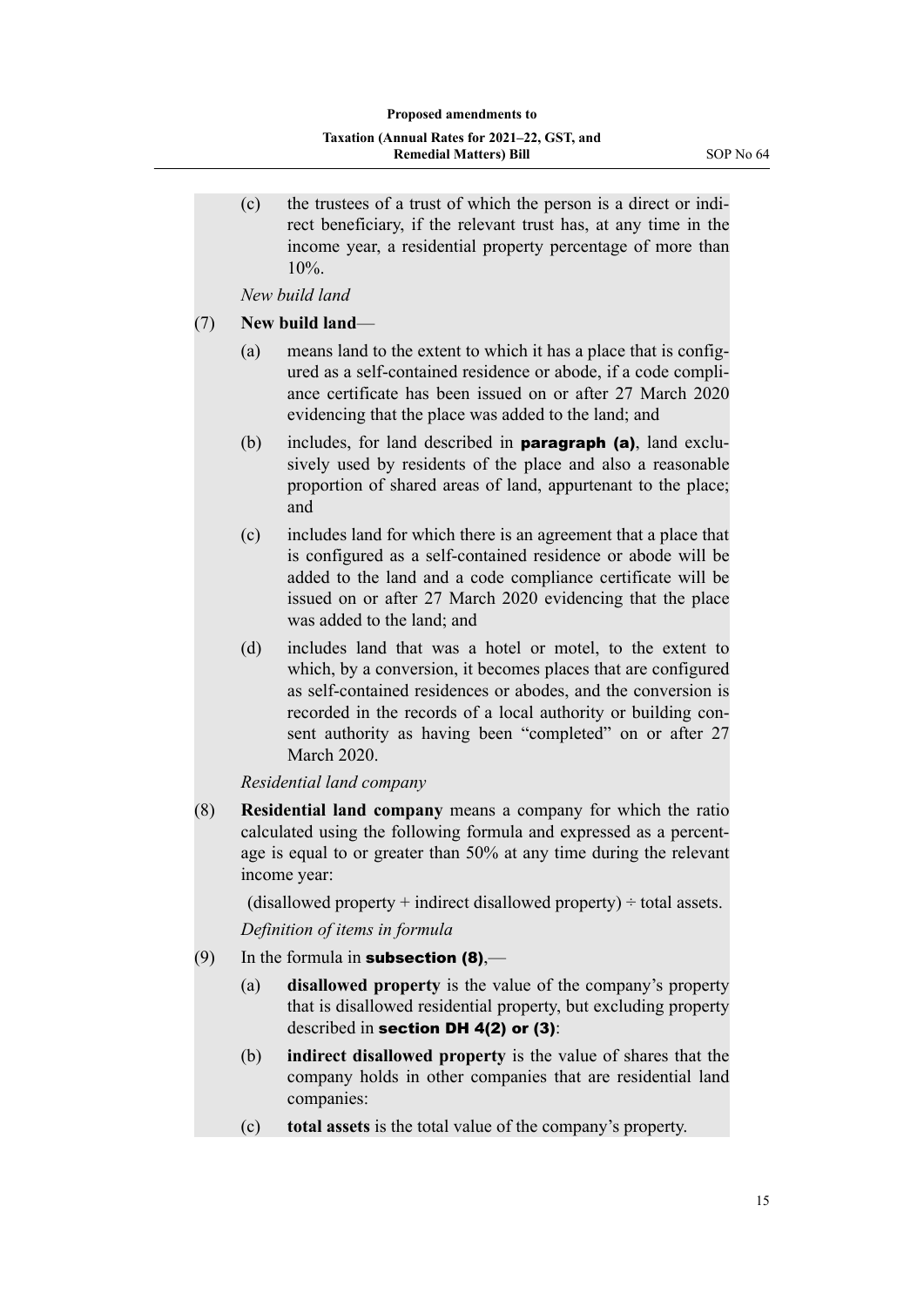| SOP No 64 |
|-----------|
|           |

*Residential land wholly-owned group member*

| (10) | Residential land wholly-owned group member means a company            |
|------|-----------------------------------------------------------------------|
|      | that is a member of a wholly-owned group of companies for which       |
|      | the ratio calculated using the following formula, expressed as a per- |
|      | centage, is equal to or greater than 50% at any time during the rele- |
|      | vant income year:                                                     |
|      |                                                                       |

(disallowed property  $+$  indirect disallowed property)  $\div$  total assets.

*Definition of items in formula*

- $(11)$  In the formula in **subsection (10)**,—
	- (a) **disallowed property** is the value, on a consolidated basis, of the wholly-owned group's property that is disallowed resi‐ dential property, but excluding property described in section DH 4(2) or (3):
	- (b) **indirect disallowed property** is the value of shares that the wholly-owned group's interest holds in non-group companies that are residential land companies:
	- (c) **total assets** is the total value, on a consolidated basis, of the wholly-owned group's property.

Defined in this Act: code compliance certificate, company, disallowed residential prop‐ erty, excepted residential land, grandparented transitional loan, income year, land, new build land, residential land company, residential land wholly-owned group member, trustee, wholly-owned group

#### **DH 6 Residential property percentage**

#### *Residential property percentage*

(1) **Residential property percentage** is the amount, for an interposed residential property holder (the **person**), calculated using the fol‐ lowing formula, expressed as a percentage:

disallowed assets ÷ total assets.

*Definition of items in formula*

- $(2)$  In the formula in **subsection (1)**
	- (a) **disallowed assets** means the value of the person's property that is disallowed residential property, but excluding—
		- (i) property described in **section DH 4(1) to (3)**; and
		- (ii) for a close company, property that is subject to subpart DG (Expenditure related to use of certain assets):
	- (b) **total assets** means the value of the person's property exclud‐ ing, for a close company, property that is subject to subpart DG.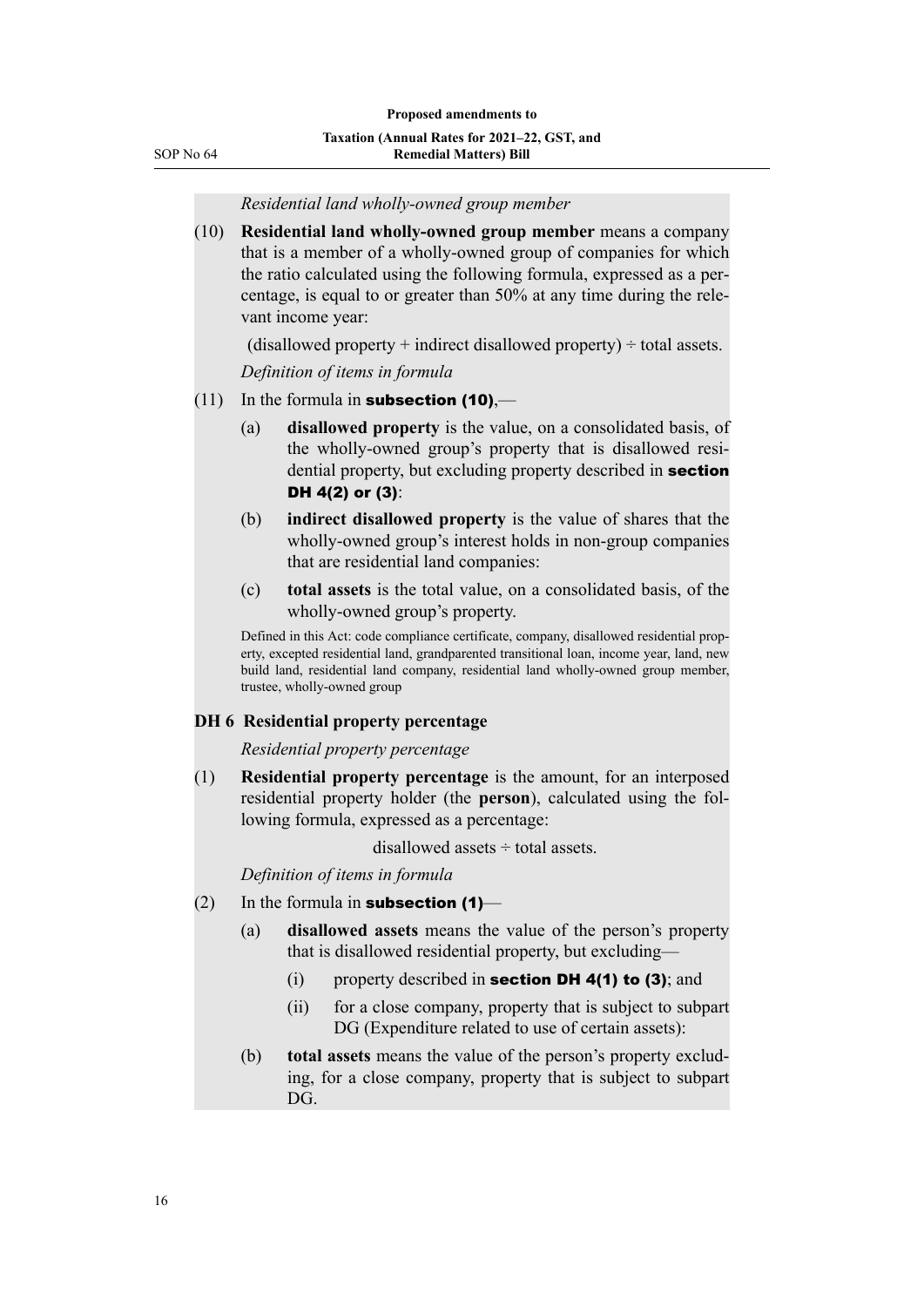#### *Special rule: interposed residential property holder*

(3) If the person is a company, the items **disallowed assets** and **total assets** in this section are calculated to also include assets held by lower tier companies to the company by applying section YC 4 (Look-through rule for corporate shareholders), treating the person as the ultimate shareholder, to attribute, in proportion to the relevant voting interests and market value interests under that section, those lower tier assets.

Defined in this Act: close company, disallowed residential property, interposed residential property holder, market value interest, residential property percentage, voting interest

#### **DH 7 Transitional residential interest**

*Transitional residential interest*

- (1) **Transitional residential interest** means interest, for a person and a grandparented transitional loan, that is,—
	- (a) interest for the loan's principal to the extent to which the interest is incurred for disallowed residential property; or
	- (b) if the loan (the **underlying loan**) is for both disallowed residential property and property that is allowed property described in **subsection** (3)(b), and the portion incurred for disallowed residential property can not be determined, the portion of underlying interest calculated by reference to a notional loan principal that the person is treated as having used to acquire, on 26 March 2021, the disallowed residential property to which the underlying loan relates. The initial notional loan principal is calculated using the formula in subsection (2) and the treatment of repayments is provided in subsection (4).

*Transitional residential interest: loan portion when tracing cannot be determined: initial notional loan balance*

(2) For the purpose of **subsection (1)(b)**, the notional loan principal is calculated using the following formula, treating a negative amount as zero:

outstanding borrowings − allowed property.

*Definition of items in formula*

- (3) In the formula in **subsection (2)**,—
	- (a) **outstanding borrowings** is the principal of the underlying loan, determined on 26 March 2021, to the extent to which it is for both disallowed residential property and property that is allowed property described in paragraph (b):
	- (b) **allowed property** means the total of—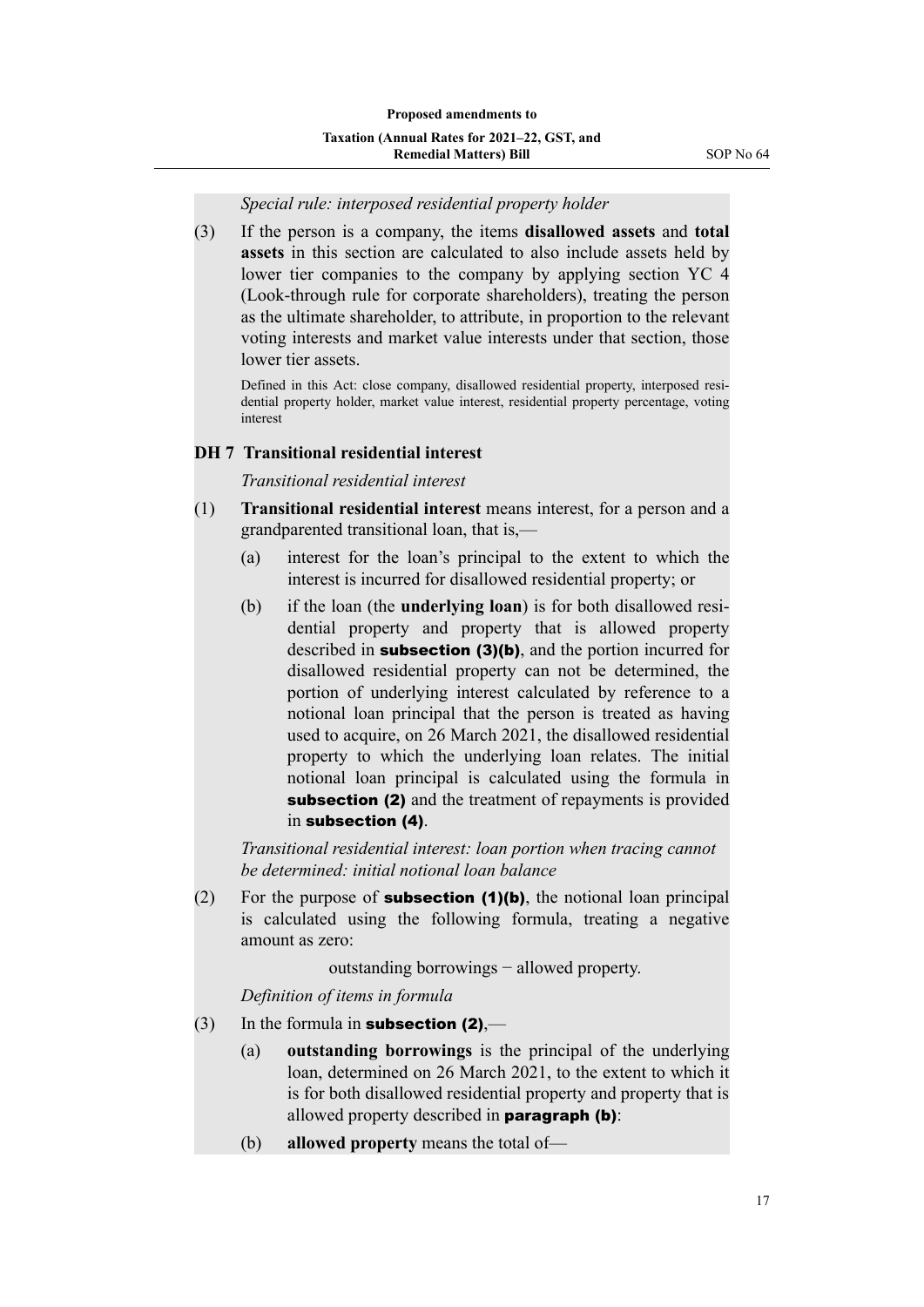- (i) the value of the person's property, determined on 26 March 2021, that is not disallowed residential property, but ignoring property that is not used in deriving assessable income; and
- (ii) to the extent to which the person's property is dis‐ allowed residential property described in section DH 4, the value of that property, determined on 26 March 2021:

#### *Transitional residential interest: repayments*

(4) A repayment of the underlying loan is applied against the notional loan principal to reduce it. However, if the source of the repayment is the disposal of allowed property described in subsection (3)(b), the notional loan principal is not reduced by the repayment.

Defined in this Act: assessable income, disallowed residential property, grandparented transitional loan, interest, loan

#### **DH 8 Deduction not allowed**

#### *Deduction denied*

- (1) A person is denied a deduction for interest if and to the extent to which the interest is—
	- (a) incurred for disallowed residential property, but excluding interest for a grandparented transitional loan:
	- (b) transitional residential interest:
	- (c) incurred in relationship to legal or beneficial ownership of an interposed residential property holder.

*Denial limited: transitional residential interest*

(2) The amount of the deduction denied for transitional residential interest is limited to the following percentages for the following periods:

| Period that transitional residential<br>interest is incurred | Percentage denied |
|--------------------------------------------------------------|-------------------|
| 1 October 2021 to 31 March 2022                              | 25%               |
| 1 April 2022 to 31 March 2023                                | 25%               |
| 1 April 2023 to 31 March 2024                                | 50%               |
| 1 April 2024 to 31 March 2025                                | 75%               |
| On and after 1 April 2025                                    | 100%              |

*Denial limited using quarterly calculation periods: owners of interposed residential property holders*

(3) The amount of the deduction denied for interest (the **interest**) incur‐ red as the owner or to become an owner of an interposed residential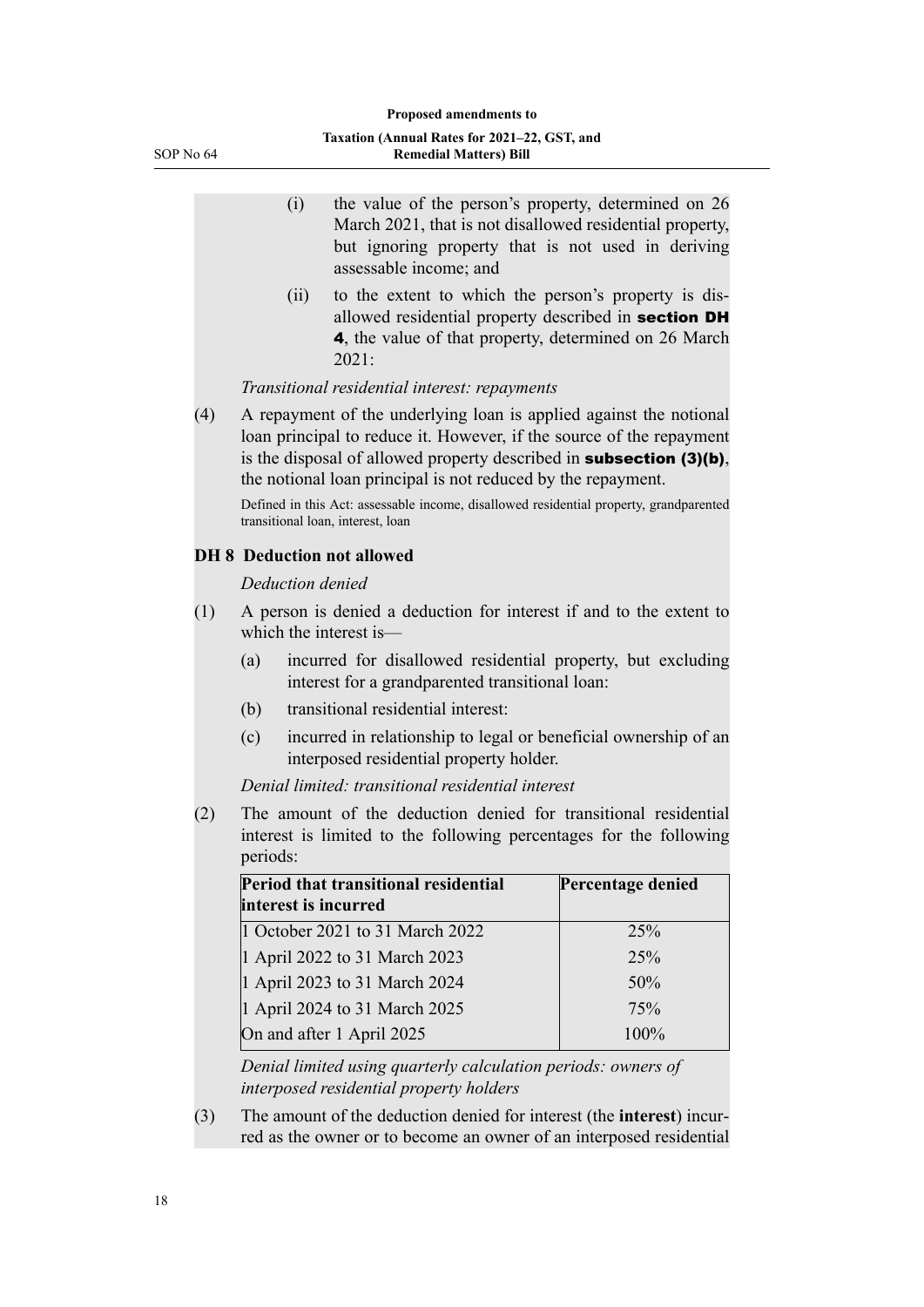property holder that is a close company is limited, for an income year, to the amount calculated quarterly using the following formula and summed for the entire income year:

interposed interest  $\times$  interposed residential property percentage.

*Definition of items in formula*

- $(4)$  In the formula in **subsection (3)**
	- (a) **interposed interest** is the interest, to the extent to which it is incurred in the relevant quarterly calculation period:
	- (b) **interposed residential property percentage** means the resi‐ dential property percentage for the interposed residential property holder, calculated as described in section DH 6(3) at the end of the relevant quarterly calculation period.

Defined in this Act: close company, disallowed residential property, deduction, grandparented transitional loan, income year, interest, interposed residential property holder, residential property percentage, transitional residential interest

#### **DH 9 Exception to limited denial of deductions: loans denominated in foreign currencies**

Despite **section DH 8(2) and (3)**, a deduction is denied for all interest to which **section DH 8(1)** applies that is incurred under a loan in foreign currency.

Defined in this Act: deduction, interest, loan

#### **DH 10 Limited denial of deductibility: simplified calculation of interest affected**

*Application of section*

(1) This section applies to a person who chooses to rely on the method of calculation it contains for calculating interest incurred under some loans and subject to limited denial of deductibility under this subpart.

*Purpose of section*

- (2) This section is intended to simplify the calculation, for a loan that may be drawn down in several tranches, of the amount of interest incurred in the period (the **affected interest period**) from 1 October 2021 to 31 March 2025 that is—
	- (a) described in **section DH 8(1)**; and
	- (b) subject to limited denial of deductibility under **section** DH 8(2).

*Affected loan balance*

(3) The amount of the loan (the **affected loan balance**) that is allocated to disallowed residential property, and under which interest described in **section DH 8(1)** is incurred, is determined for the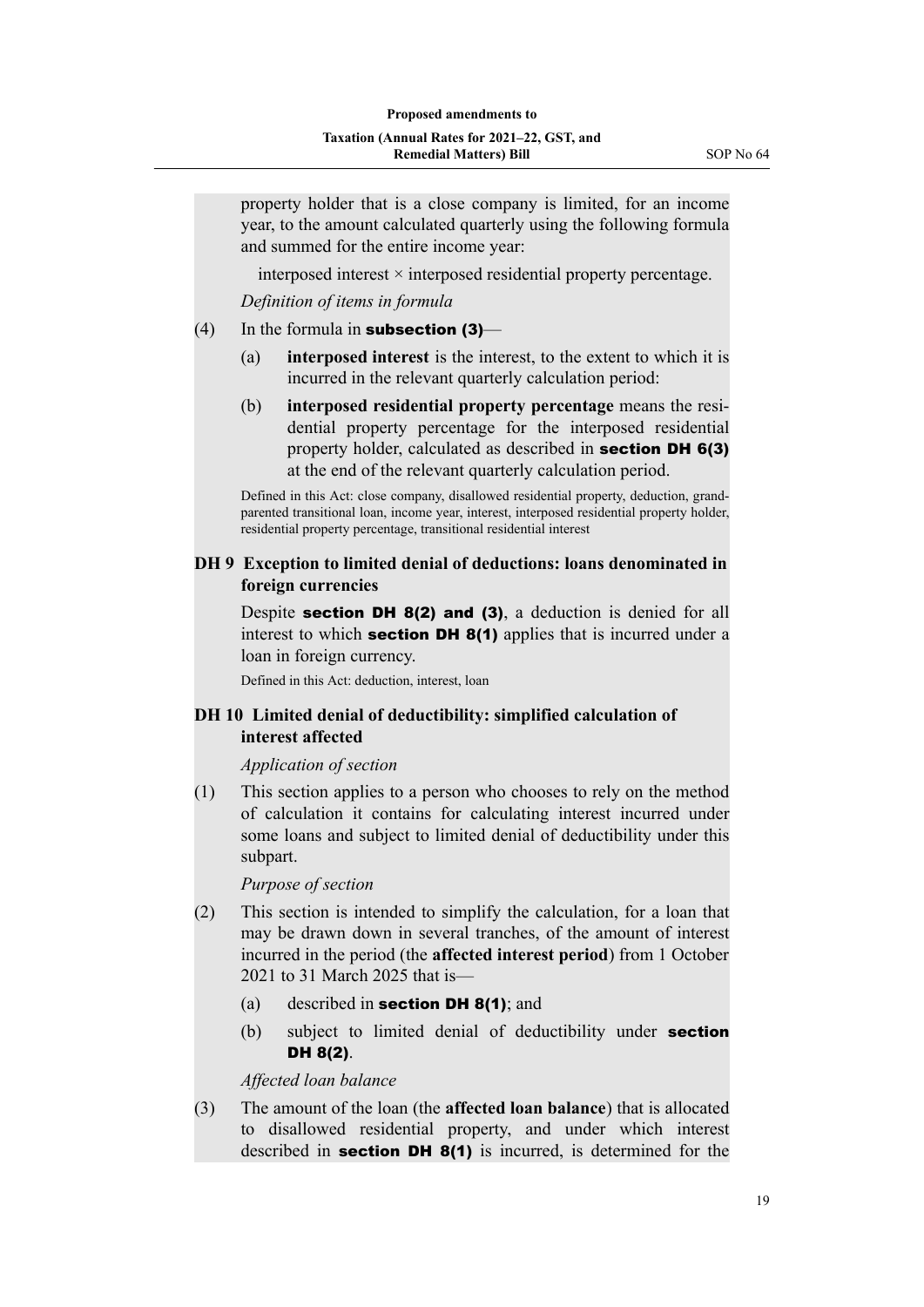date (the **start date**) that is the later of 26 March 2021 and the start of the term of the loan.

*Initial loan balance*

(4) The affected loan balance (the **initial loan balance**) at the start date is used to calculate the amount of interest described in section DH 8(1) incurred under the loan until the affected loan balance is adjusted under subsection (4).

*Adjustments to affected loan balance*

- (5) If a further amount is borrowed under the loan after the start date, the affected loan balance is, on the date when the further amount is applied, —
	- (a) reduced, if the further amount is applied for a purpose that does not meet the requirements for a loan giving rise to inter‐ est described in **section DH 8(1)**; or
	- (b) increased, if the further amount gives rise to interest described in section DH 8(1).

*Interest affected by limited denial of deductibility*

- (6) For the affected interest period, the amount of interest incurred under the loan that is affected by limited denial of deductibility under **section DH 8(2)** is the amount that can be attributed to-
	- (a) the initial loan balance, if the affected loan balance equals or exceeds the initial loan balance; or
	- (b) the affected loan balance, if the affected loan balance is less than the initial loan balance.

Defined in this Act: disallowed residential property, interest, loan

# **DH 11 Denied amounts: treatment upon disposal of disallowed residential property**

*Disposal subject to section CB 6A or CZ 39: denied amount included as cost*

(1) An amount that relates to disallowed residential property and is denied under **section DH 8** as a deduction that would have otherwise been allowed for a person is treated under section DB 23 (Cost of revenue account property) as a cost for the person of the dis‐ allowed residential property in the income year of the disposal of the disallowed residential property if the amount derived from the disposal is income under section CB 6A or CZ 39 (which relate to disposals of residential land within a given period from acquisition).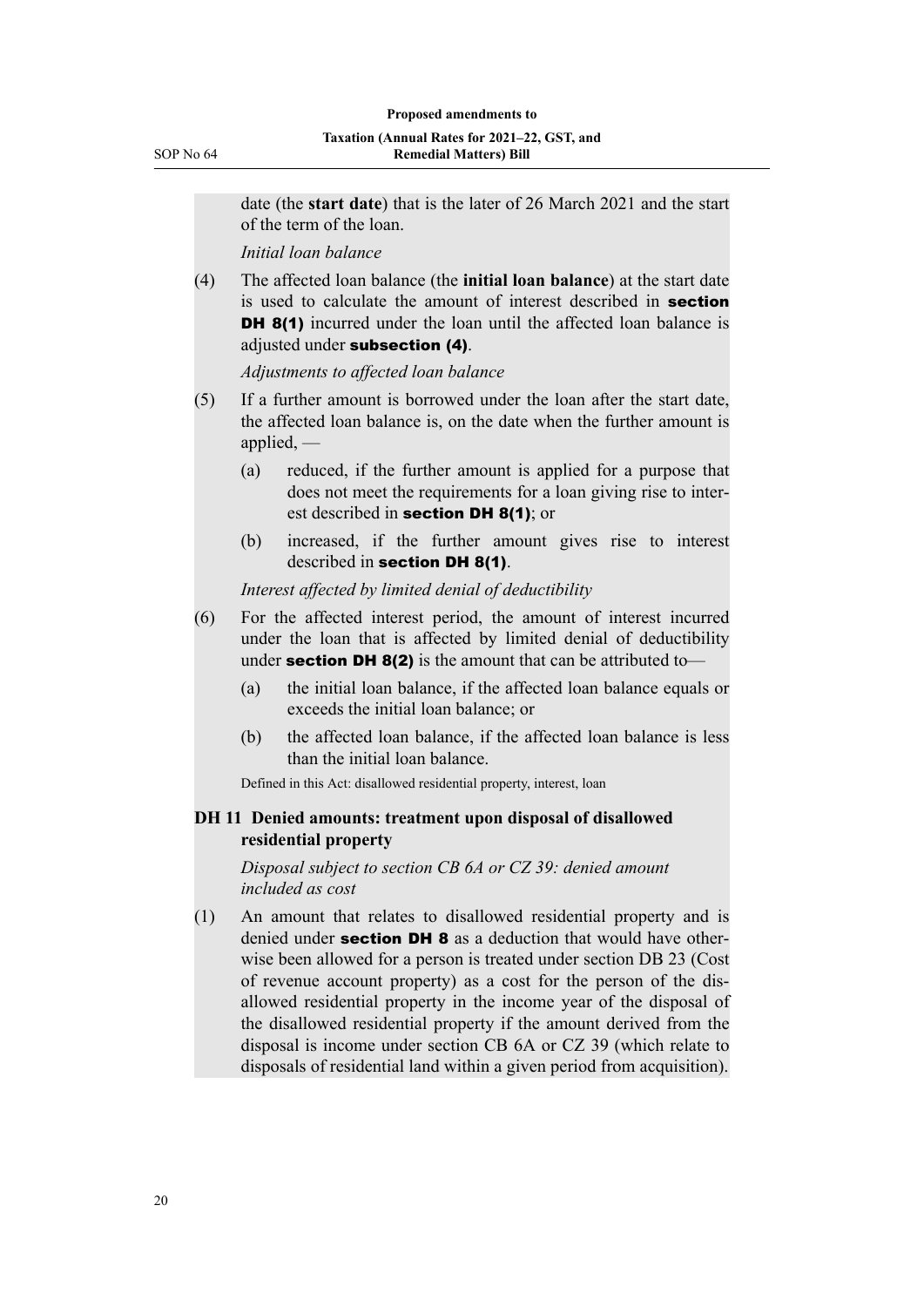*Disposal not subject to section CB 6A or CZ 39: denied amount allocated under section EL 4 or EL 7*

- (2) An amount that relates to disallowed residential property and is denied under **section DH 8** as a deduction that would have otherwise been allowed for a person is allowed under this section as a deduction in the income year of the disposal of the disallowed resi‐ dential property, and is subject to allocation under subpart EL (Allocation of deductions for excess residential land expenditure), if the amount derived from the disposal of the disallowed residential property—
	- (a) is income under a section other than section CB 6A or CZ 39; and
	- (b) is not income under section CB 6A or CZ 39.

Defined in this Act: deduction, disallowed residential property, income, income year

#### **DH 12 Valuation**

*Land not used in undertaking creating new build land*

- (1) For the purposes of this subpart, a person's land, excluding land described in section DH 4(2) and (3), is-
	- (a) valued at its most recent capital value or annual value set by a local authority; or
	- (b) if the land was acquired after the most recent local authority valuation, it is valued at its acquisition cost or, in the case of an associated person acquisition, its market value.

*Land used in undertaking*

- $(2)$  For the purposes of this subpart, to the extent to which **subsection** (1) does not apply for a person's property, the property is—
	- (a) valued using its tax book value; or
	- (b) if the person prepares financial accounts according to rele‐ vant accounting standards or legislative standards, valued using the financial accounts' valuation.

Defined in this Act: associated person, land, local authority, market value

#### **64F Section DT 1A amended (Ring-fenced allocations)**

In section DT 1A(4), replace "and IP 3" with "IP 3, and **IP 3B**".

#### *New clause 70B*

After *clause 70* (page 49, after line 8), insert:

#### **70B Section EL 14 amended (Continuity rules for companies)**

In section EL 14, replace "and IP 3" with "IP 3, and **IP 3B**".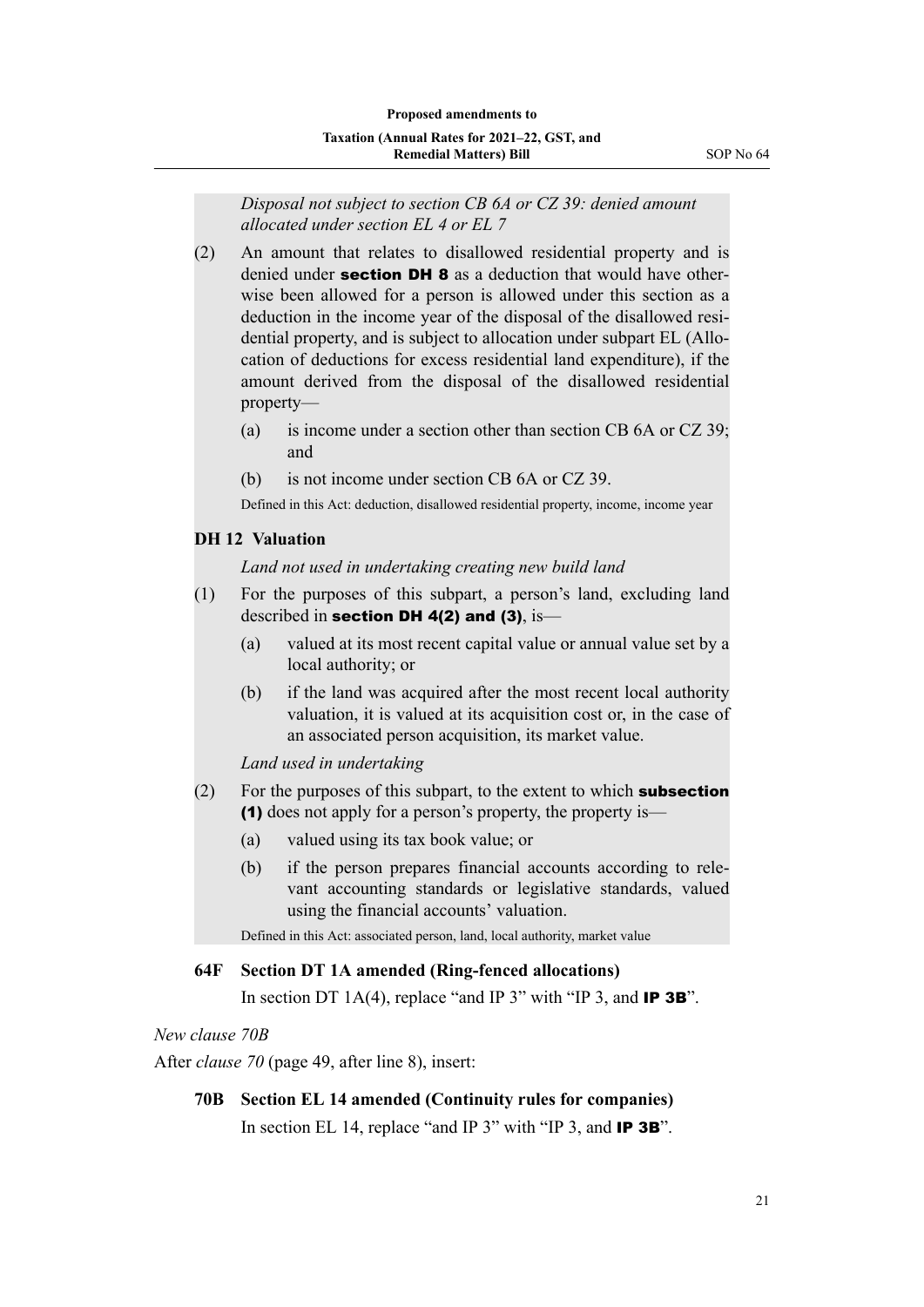*New clauses 80B to 80D*

After *clause 80* (page 56, after line 26), insert:

#### **80B Section FB 3A amended (Residential land)**

- (1) In section FB 3A(3), replace "CB  $6A(1)$  to (5) and CZ 39(2) to (6)", with "CB 6A(1) to (7), and CZ  $39(2)$  to (6), and subpart DH".
- (2) **Subsection (1)** applies to a transfer of disallowed residential property occurring on or after 27 March 2021.
- **80C Section FC 9 amended (Residential land transferred to executor, administrator, or beneficiary on death of person)**
- (1) In the heading to section FC 9, after "**Residential land**", insert "**or disallowed residential property**".
- (2) In the section FC 9(1), after "residential land", insert "or disallowed residential property".
- (3) In section FC 9(2), after "the residential land", insert "or disallowed residential property".
- (4) In section FC 9(3), after "residential land", insert "or disallowed residential property".
- (5) After section FC 9(3), insert:

*Cost of disallowed residential property*

- (4) If the disallowed residential property is transferred to a person who disposes of it, and the person derives income, the cost of the dis‐ allowed residential property to the person is the lesser of—
	- (a) the cost of the property incurred by the deceased person, if that cost is greater than or equal to the consideration paid by the person for the transfer:
	- (b) the consideration paid by the person for the transfer, if that amount is greater than the cost of the property incurred by the deceased person.

*Date of acquisition*

- (5) For the purposes of sections **CB 6A** and CZ 39 and **subpart DH**, the person referred to in subsection (3) acquires the residential land or disallowed residential property land on the date that the land or property was acquired by the deceased person.
- (6) **Subsection (1)** applies to a transfer of disallowed residential property occurring on or after 27 March 2021.

#### **80D New cross-heading and sections FC 9B to FC 9E inserted**

After section FC 9, insert: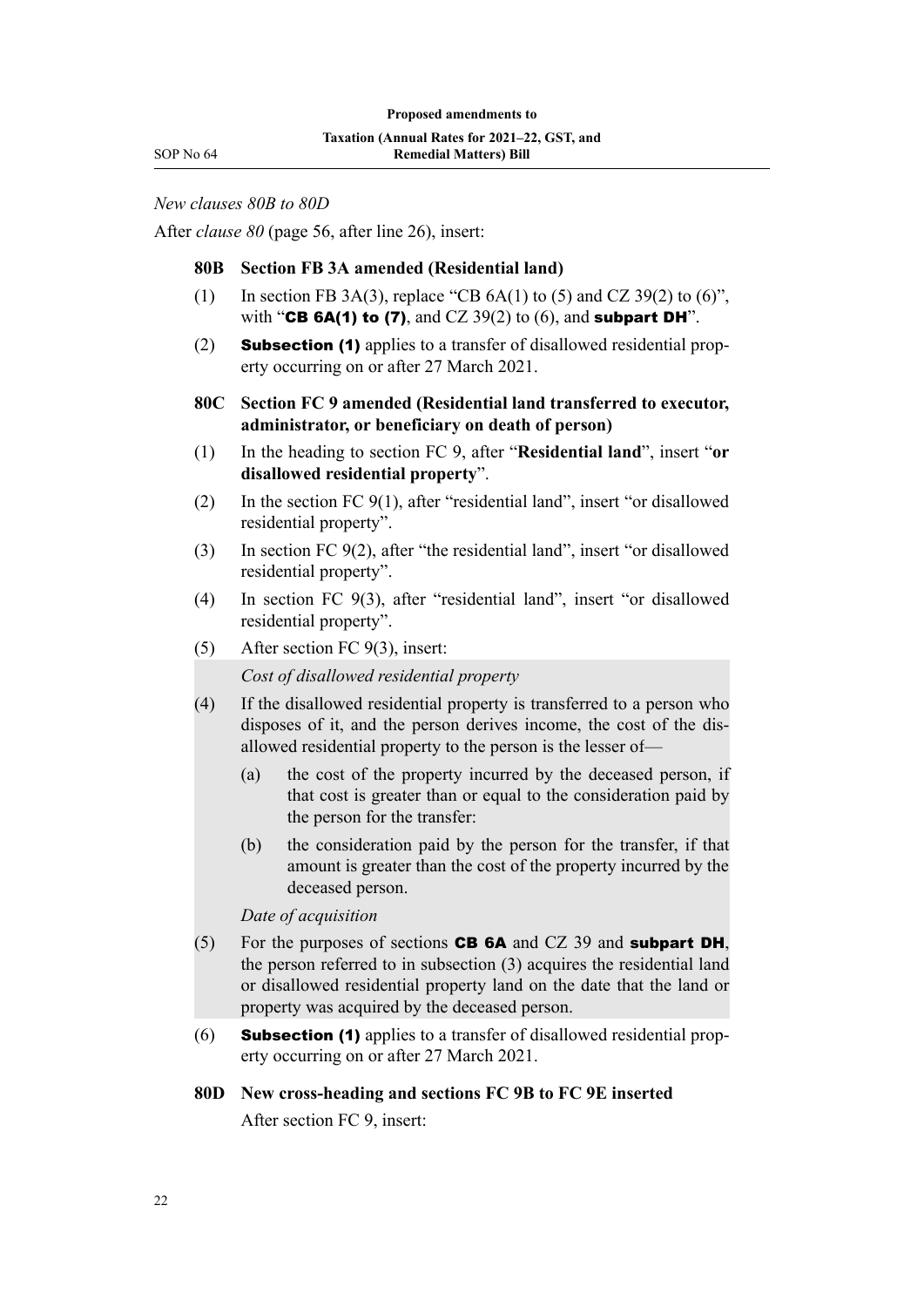*Exceptions for residential land transferred to trustees of certain trusts or other entities*

# **FC 9B Residential land or disallowed residential property transferred to trustees of certain family trusts**

*What this section applies to*

(1) This section applies to a transfer by a person (the **transferor**) of residential land or disallowed residential property to the trustees of a trust that meets the requirements of subsection (2).

*Relationships between transferors, beneficiaries, and principal settlors of trust*

- (2) A trust (the **test trust**) meets the requirements of this subsection if—
	- (a) each transferor is a beneficiary of the test trust; and
	- (b) a beneficiary that is a transferor meets the requirements in section CB 16A(7) (Main home exclusion for disposal within 10 years) to be a principal settlor of the test trust; and
	- (c) each beneficiary of the test trust, that does not meet the requirements in section CB 16A(7) (the **principal settlor requirements**) to be a principal settlor of the test trust, is 1 or more of—
		- (i) associated under **subsection (3)** with a beneficiary that meets the principal settlor requirements for the test trust:
		- (ii) a company in which a 50% voting interest, or a 50% market value interest if a market value circumstance exists, is owned by a beneficiary of the test trust that meets the requirements of **subparagraph (i)**:
		- (iii) a trustee of another trust having a beneficiary that is also a beneficiary of the test trust meeting the require‐ ments of subparagraph (i):
		- (iv) a charity.

*Associated relatives to the 4th degree*

- (3) Two persons are associated in a way that meets the requirements of this subsection if 1 or more of the following applies:
	- (a) they are within 4 degrees of blood relationship, meeting the requirements of subsection (4):
	- (b) they are married, in a civil union, or in a de facto relationship: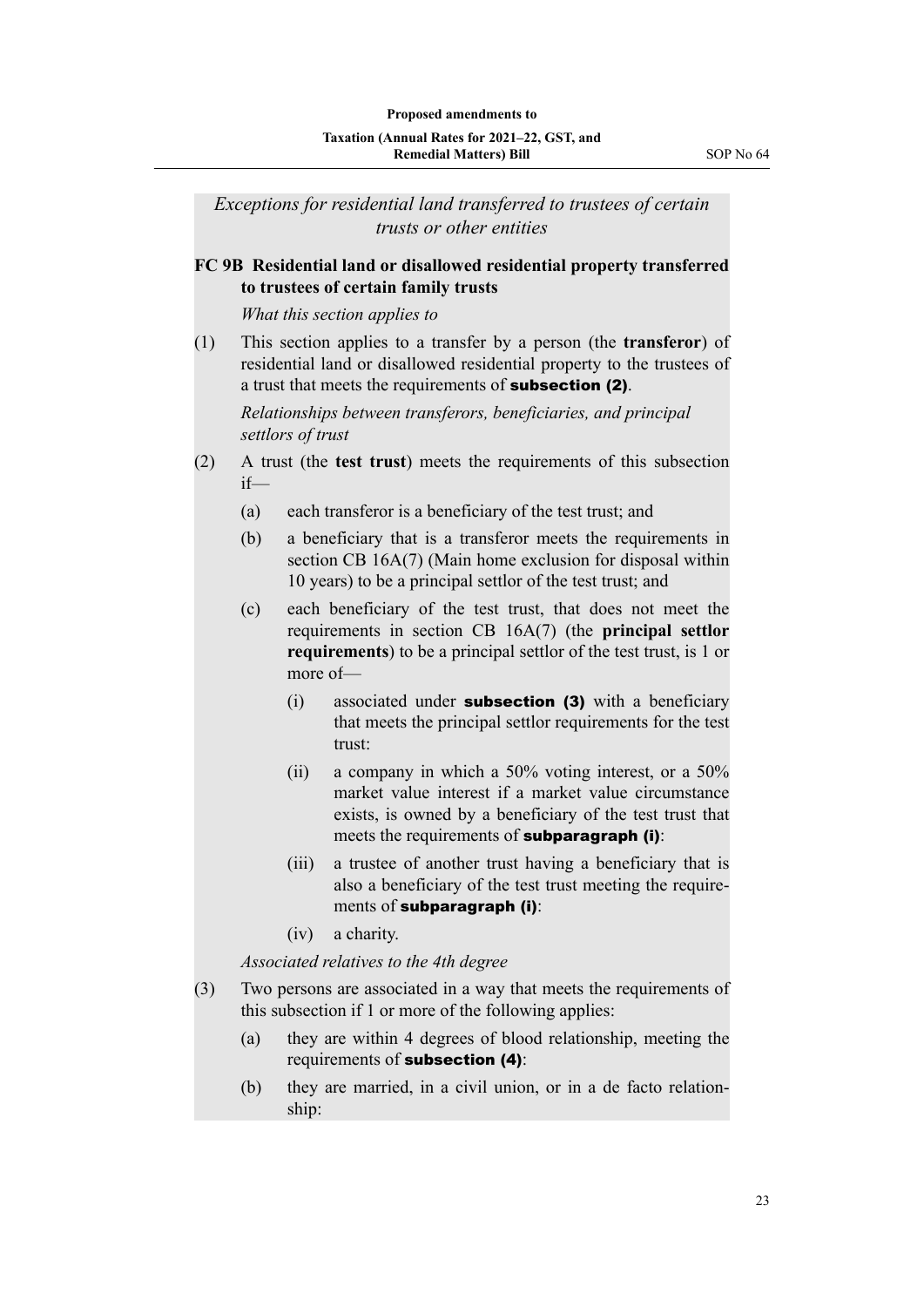|     | (c)                                                                                                                                                                                                                                                                     |                                                                                                                                                                              | 1 person is within 4 degrees of blood relationship, meeting<br>the requirements of <b>subsection (4)</b> , to the other person's<br>spouse, civil union partner, or de facto partner. |  |  |  |  |
|-----|-------------------------------------------------------------------------------------------------------------------------------------------------------------------------------------------------------------------------------------------------------------------------|------------------------------------------------------------------------------------------------------------------------------------------------------------------------------|---------------------------------------------------------------------------------------------------------------------------------------------------------------------------------------|--|--|--|--|
|     |                                                                                                                                                                                                                                                                         | Requirements for determining blood relationship                                                                                                                              |                                                                                                                                                                                       |  |  |  |  |
| (4) | In determining a blood relationship between 2 persons under sub-<br>section $(3)$ ,—                                                                                                                                                                                    |                                                                                                                                                                              |                                                                                                                                                                                       |  |  |  |  |
|     | (a)                                                                                                                                                                                                                                                                     | a child by adoption is treated as a natural child of the adop-<br>tive parents and not as a natural child of the birth parents; and                                          |                                                                                                                                                                                       |  |  |  |  |
|     | (b)                                                                                                                                                                                                                                                                     |                                                                                                                                                                              | the requirements of this subsection are not met if each person<br>cannot reasonably be expected to know that both-                                                                    |  |  |  |  |
|     |                                                                                                                                                                                                                                                                         | (i)                                                                                                                                                                          | the other person exists:                                                                                                                                                              |  |  |  |  |
|     |                                                                                                                                                                                                                                                                         | (ii)                                                                                                                                                                         | the person is within 4 or fewer degrees of blood rela-<br>tionship to the other person.                                                                                               |  |  |  |  |
|     |                                                                                                                                                                                                                                                                         | for transferors                                                                                                                                                              | Sections $CB$ 6A and CZ 39: transfer at cost and time of acquisition                                                                                                                  |  |  |  |  |
| (5) | For the purposes of sections <b>CB 6A(1) to (5)</b> and CZ 39(2) to (6),<br>if the consideration received by the transferors for the residential<br>land is less than or equal to the total cost of the residential land to<br>the transferors at the date of transfer- |                                                                                                                                                                              |                                                                                                                                                                                       |  |  |  |  |
|     | (a)                                                                                                                                                                                                                                                                     | the transfer is treated as a disposal and acquisition for an<br>amount that equals the total cost of the residential land to the<br>transferors at the date of transfer; and |                                                                                                                                                                                       |  |  |  |  |
|     | (b)                                                                                                                                                                                                                                                                     | the trustee of the test trust is treated as acquiring the residen-<br>tial land on the date that the property was acquired by the<br>transferors.                            |                                                                                                                                                                                       |  |  |  |  |
|     |                                                                                                                                                                                                                                                                         |                                                                                                                                                                              | <b>Subpart DH</b> : date of acquisition                                                                                                                                               |  |  |  |  |
| (6) | For the purposes of subpart DH (Interest incurred in relation to<br>certain land), the trustee of the test trust is treated as acquiring the<br>residential land or disallowed residential property on the date that<br>the property was acquired by the transferors.   |                                                                                                                                                                              |                                                                                                                                                                                       |  |  |  |  |
|     |                                                                                                                                                                                                                                                                         |                                                                                                                                                                              | .                                                                                                                                                                                     |  |  |  |  |

Defined in this Act: beneficiary, cost, disallowed residential property, dispose, principal settlor, residential land, trust, trustee

# **FC 9C Residential land or disallowed residential property transferred to Maori authorities, or eligible persons, as trustees of certain family trusts**

*What this section applies to*

(1) This section applies to a transfer by a person (the **transferor**) of residential land, or disallowed residential property, subject to the Te Ture Whenua Māori Act 1993 to a Maori authority, or a person eli‐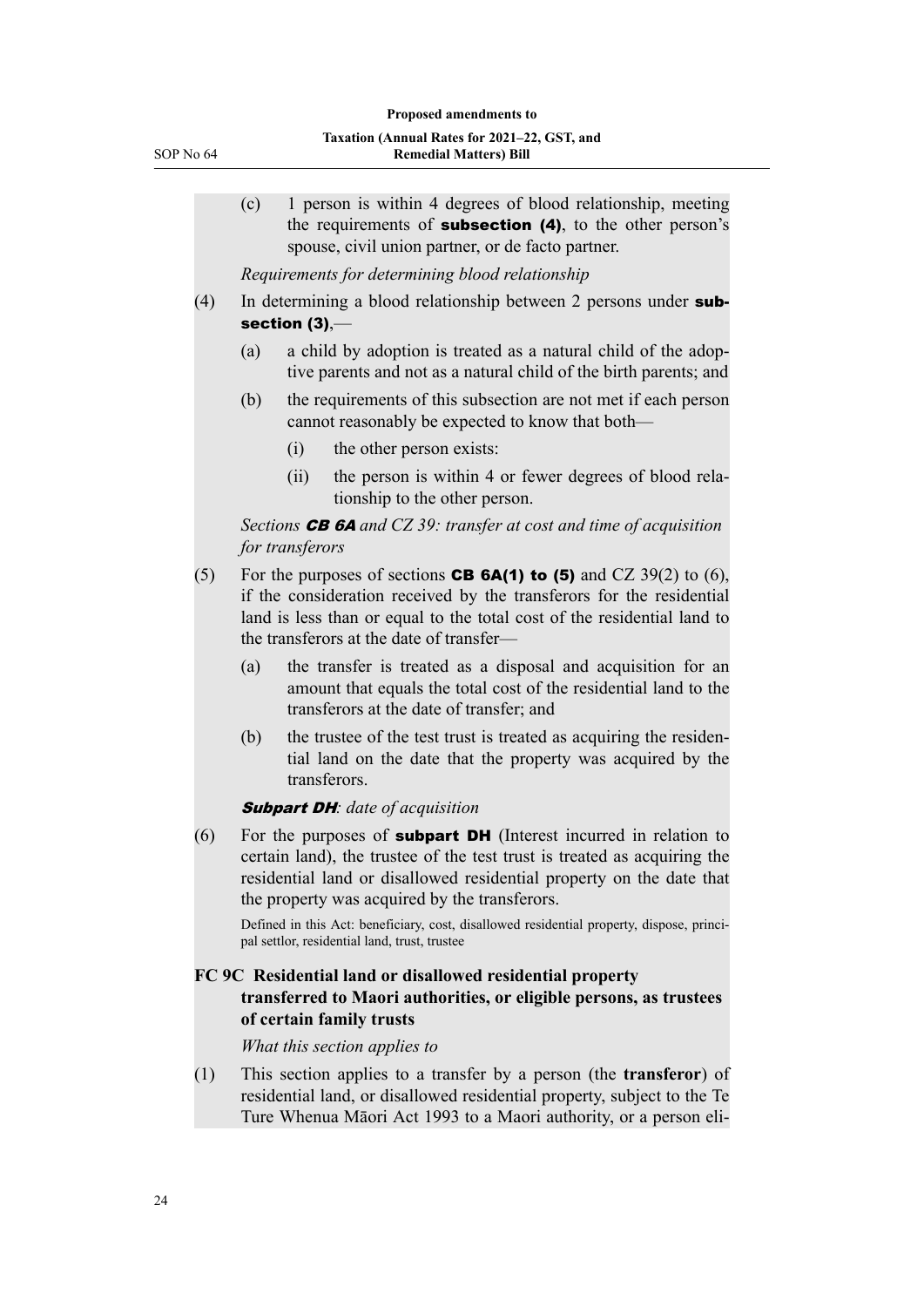gible to be a Maori authority, as the trustee of a trust that meets the requirements of subsection (2).

*Relationships between transferors and beneficiaries of trust*

- (2) A trust (the **test trust**) meets the requirements of this subsection if each transferor is a beneficiary of the test trust and—
	- (a) each transferor and each beneficiary of the test trust is a member of the same iwi or hapū as the other transferors and beneficiaries; or
	- (b) each transferor and each beneficiary of the test trust is a descendant of the same tipuna (living or dead) as the other trans‐ ferors and beneficiaries.

*Sections* CB 6A *and CZ 39: transfer at cost and time of acquisition for transferor*

- (3) For the purposes of sections **CB 6A(1) to (5)** and CZ 39(2) to (6), if the consideration received by the transferor for the residential land is less than or equal to the total cost of the residential land to the transferor at the date of transfer—
	- (a) the transfer is treated as a disposal and acquisition for an amount that equals the total cost of the residential land to the transferor at the date of transfer; and
	- (b) the trustee of the test trust is treated as acquiring the residential land on the date that the property was acquired by the transferors.

#### Subpart DH*: date of acquisition*

 $(4)$  For the purposes of **subpart DH** (Interest incurred in relation to certain land), the trustee of the test trust is treated as acquiring the residential land or disallowed residential property on the date that the property was acquired by the transferors.

Defined in this Act: beneficiary, disallowed residential property, dispose, Maori authority, residential land, trust, trustee

#### **FC 9D Transfer of residential land or disallowed residential property included in settlement of claim under the Treaty of Waitangi**

#### *What this section applies to*

- (1) This section applies to a transfer by a person (the **transferor**) of residential land, or disallowed residential property, that is subject to the Te Ture Whenua Māori Act 1993 and is part of the settlement of a claim under the Treaty of Waitangi to a person who is—
	- (a) a trustee of a trust who is a Maori authority, or eligible to be a Maori authority, under section HF 2(3) (Who is eligible to be a Maori authority?); and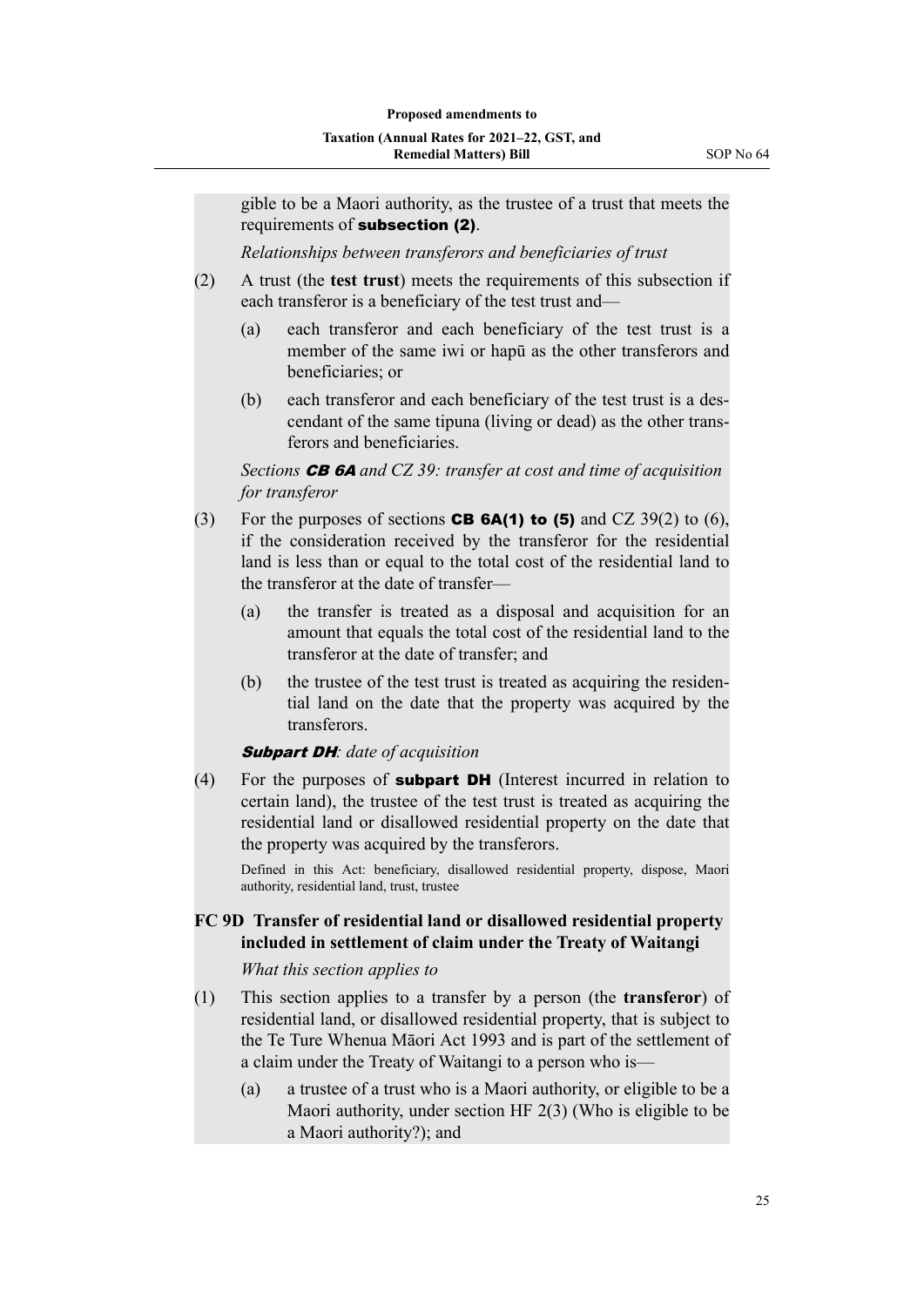(b) a trustee who meets the requirements of section HF  $2(3)(e)(i)$ to be a Maori authority.

*Sections* CB 6A *and CZ 39: cost and date of acquisition*

- (2) For the purposes of sections **CB 6A(1) to (5)** and CZ 39(2) to (6), if the consideration received by the transferor for the residential land is less than or equal to the total cost of the residential land to the transferor at the date of transfer—
	- (a) the transfer is treated as a disposal and acquisition for an amount that equals the total cost of the residential land to the transferor at the date of transfer; and
	- (b) the trustee of the test trust is treated as acquiring the residential land on the date that the property was acquired by the Crown.

#### Subpart DH*: date of acquisition*

(3) For the purposes of **subpart DH** (Interest incurred in relation to certain land), the trustee of the test trust is treated as acquiring the residential land or disallowed residential property on the date that the property was transferred by the Crown.

Defined in this Act: dispose, disallowed residential property, Maori authority, residential land, trust, trustee

#### **FC 9E Transfer of residential land or disallowed residential property between look-through company, or partnership, and members**

*What this section applies to*

- (1) This section applies to a transfer by a person (the **transferor**) of residential land or disallowed residential property to a recipient if—
	- (a) the recipient is—
		- (i) a look-through company of which the transferor is an owner; or
		- (ii) an owner of the transferor, which is a look-through company; or
		- (iii) a partnership of which the transferor is a member; or
		- (iv) a member of the transferor, which is a partnership; and
	- (b) the requirements of **subsection (4)** are met.

*Sections* CB 6A *and CZ 39: transfer at cost and date of acquisition for transferor*

(2) For the purposes of sections **CB 6A(1) to (5)** and CZ 39(2) to (6), if the consideration received by the transferor for the residential land is less than or equal to the total cost of the residential land to the transferor at the date of transfer—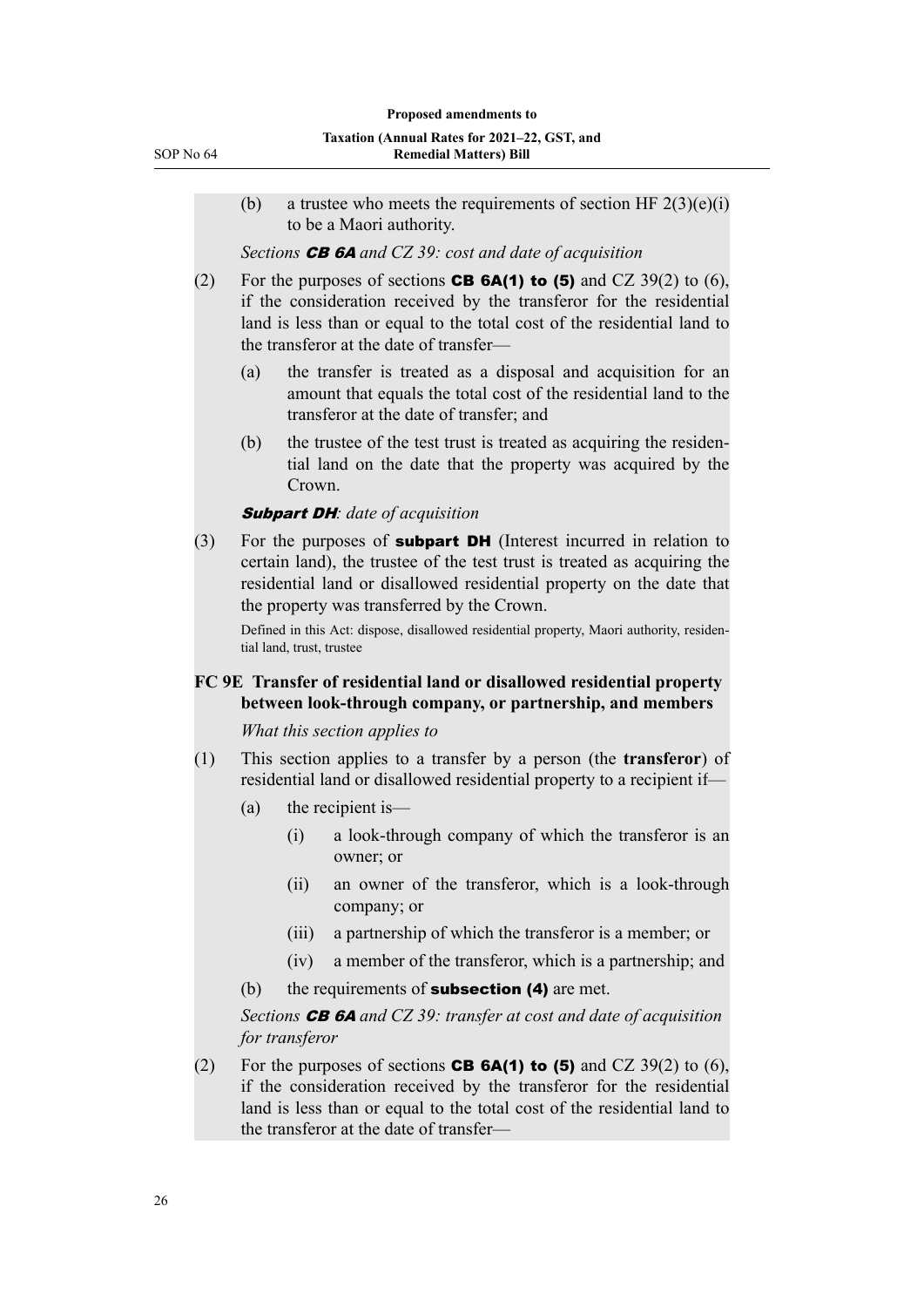- (a) the transfer is treated as a disposal and acquisition for an amount that equals the total cost of the residential land to the transferor at the date of transfer; and
- (b) the recipient is treated as acquiring the residential land on the date that the property was acquired by the transferors.

#### Subpart DH*: date of acquisition*

(3) For the purposes of **subpart DH** (Interest incurred in relation to certain land), the recipient is treated as acquiring the residential land or disallowed residential property on the date that the property was acquired by the transferor.

*Requirements for rollover of cost*

- (4) This section applies to a transfer of residential land or disallowed residential property if—
	- (a) the transfer is made by or to—
		- (i) the owners of the look-through company that receives or makes the transfer; or
		- (ii) the members of the partnership that receives or makes the transfer; and
	- (b) for each owner of the look-through company, the proportion held by the owner of the total shareholding in the lookthrough company is the same as—
		- (i) the proportion of the total ownership interests in the land that the owner holds, as a transferor or recipient in the transfer; and
		- (ii) the proportion of the total consideration for the transfer of the land that the owner provides as a recipient, or receives as a transferor, in the transfer; and
	- (c) for each member of the partnership, the proportion held by the member of the total partnership interests in the partner‐ ship is the same as—
		- (i) the proportion of the total ownership interests in the land that the member holds, as a transferor or recipient in the transfer; and
		- (ii) the proportion of the total consideration for the transfer of the land that the member provides as a recipient, or receives as a transferor, in the transfer.

Defined in this Act: close company, disallowed residential property, look-through company, partner, partnership, residential land

*New clauses 85B to 85D*

After *clause 85* (page 59, after line 3), insert: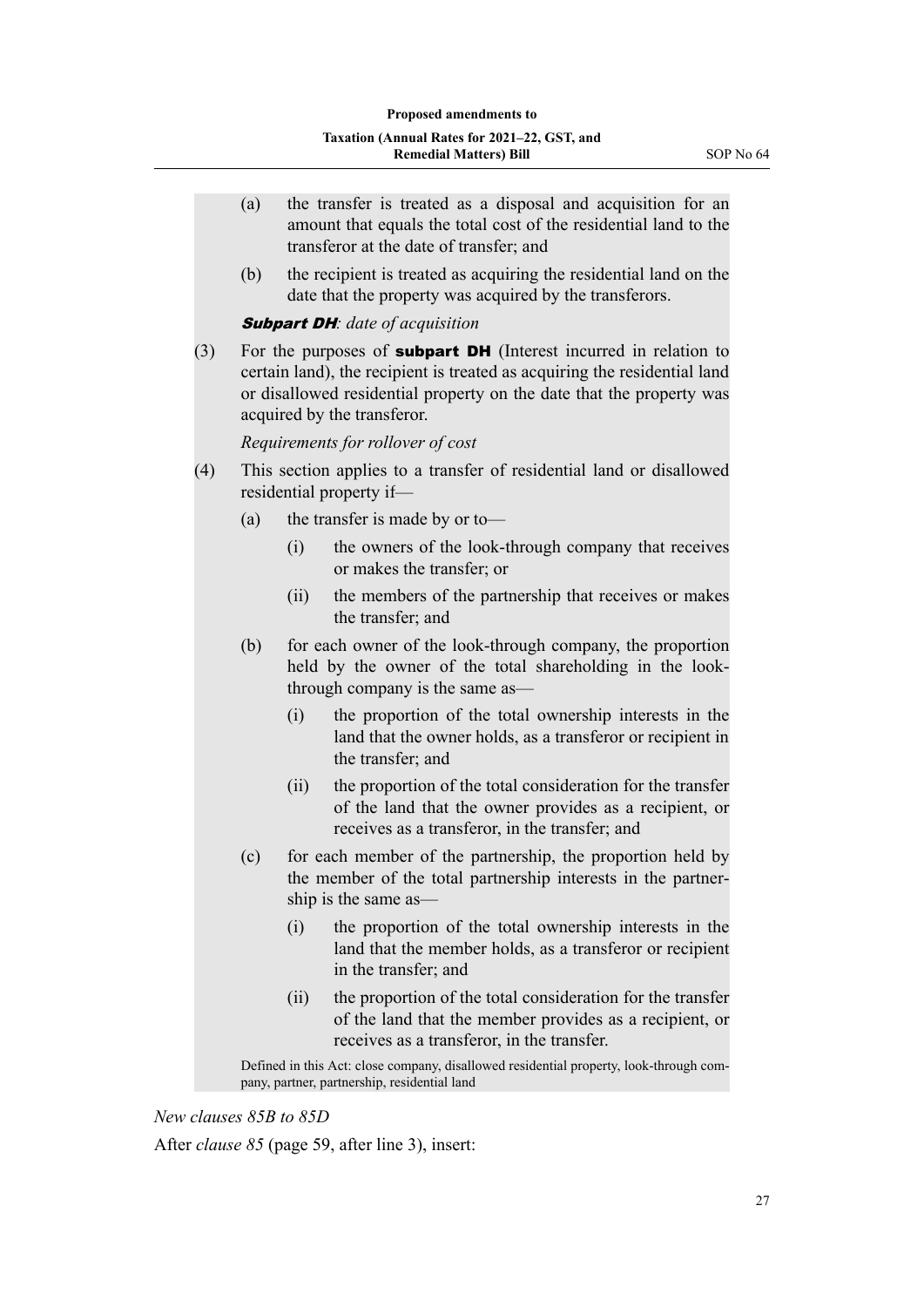#### **85B Section GB 3 amended (Arrangements for carrying forward loss balances: companies' ownership)**

In section GB  $3(1)(c)$ , replace "Continuity" with "Ownership continuity".

**85C Section GB 52 amended (Arrangements involving residential land: companies' shares)**

In section GB 52(1), replace "CB  $6A(1)(a)$  or (b)" with "CB  $6A(3)(1)(a)$  or  $(b)$ ".

**85D New cross-heading and sections GB 53B and GB 53C inserted** After section GB 53, insert:

*Interest incurred in relation to certain land*

# **GB 53B Residential property percentage: increases or decreases in value**

*When this section applies*

- (1) This section applies when there is an increase or decrease in value that affects, or would affect the result of a calculation of a person's residential property percentage, defined in section DH 6 (Key terms), and the increase or decrease is—
	- (a) caused by an action or omission that has, or would have the purpose or effect of defeating the intent and application of subpart DH (Interest incurred in relation to certain land):
	- (b) produced by an arrangement that has a purpose or effect of defeating the intent and application of **subpart DH**.

*Effect of increase or decrease*

(2) The effect of the increase or decrease in value on the calculation of a person's residential property percentage is ignored. Defined in this Act: arrangement

#### **GB 53C On-lending at lower rate**

#### *When this section applies*

- (1) This section applies when, under an arrangement, a person borrows money and on-lends it to an associated person at a lower rate than that at which the person borrowed it, if—
	- $(a)$  the associated person, or a person associated with the associated person, owns disallowed residential property; and
	- (b) the arrangement has a purpose or effect, not being a merely incidental purpose or effect, of defeating the intent and appli‐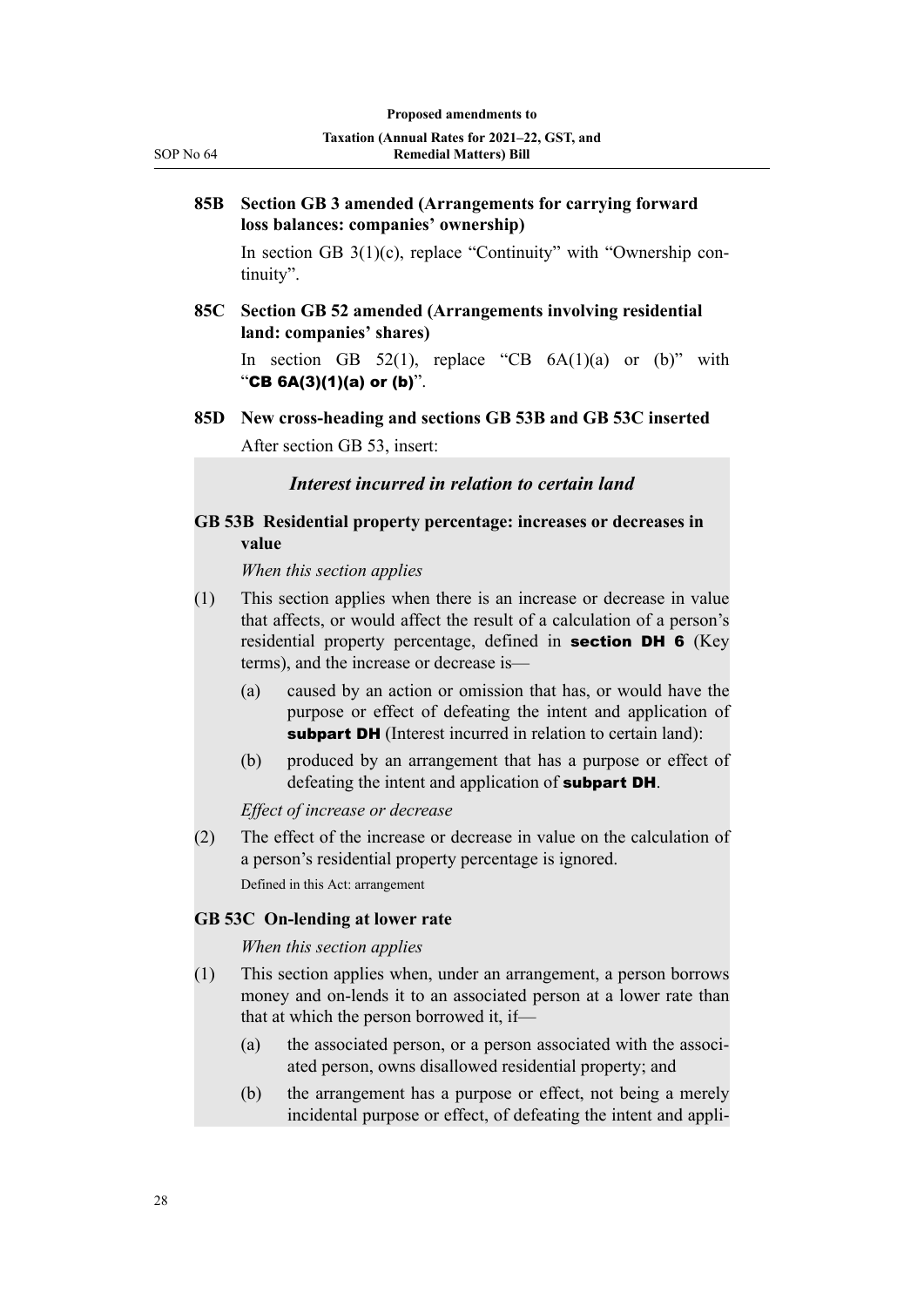cation of **subpart DH** (Interest incurred in relation to certain land).

*Lower rate used*

(2) The amount of interest incurred by the person for the purposes of subpart DH is limited to and calculated using the lower rate. The higher rate is ignored.

Defined in this Act: arrangement, associated person, disallowed residential property, interest, money

*New clauses 89B to 89K*

After *clause 89* (page 60, after line 2), insert:

- **89B Section IA 5 amended (Restrictions on companies' loss balances carried forward: continuity of ownership)**
- (1) In section IA 5(4), replace "IB 3 or IP 3 " with "IB 3, IP 3, or IP 3B".
- (2) Subsection (1) applies in relation to a breach of the requirements for continuity of ownership of section IA 5 if the breach occurs during the 2020–21 income year or a later income year.
- **89C Section IB 3 amended (When tax loss components of companies carried forward despite ownership continuity breach)**
- (1) Replace section IB 3(3)(c) with:
	- (c) the earlier income year is before the 2020–21 income year and the tax loss component could not be carried forward to the 2020–21 tax year in the absence of this subpart.
- (2) **Subsection (1)** applies in relation to a breach of the requirements for continuity of ownership of section IA 5 if the breach occurs during the 2020–21 income year or a later income year.
- **89D Section ID 5 amended (Pre-consolidation losses on exit: partyear rule)**
- (1) In section ID 5(2), replace "section IP 3(3) (Continuity breach: tax loss components of companies carried forward)" with "section IP  $3(3)$  or **IP 3B(3)** (which relate to the carrying forward of tax losses for companies)".
- (2) **Subsection (1)** applies for the  $2020-21$  and later income years.

#### **89E Section IP 1 amended (When this subpart applies)**

- (1) In section IP  $1(1)$ ,—
	- (a) words before the paragraphs, replace "either or both" with "1 or more of":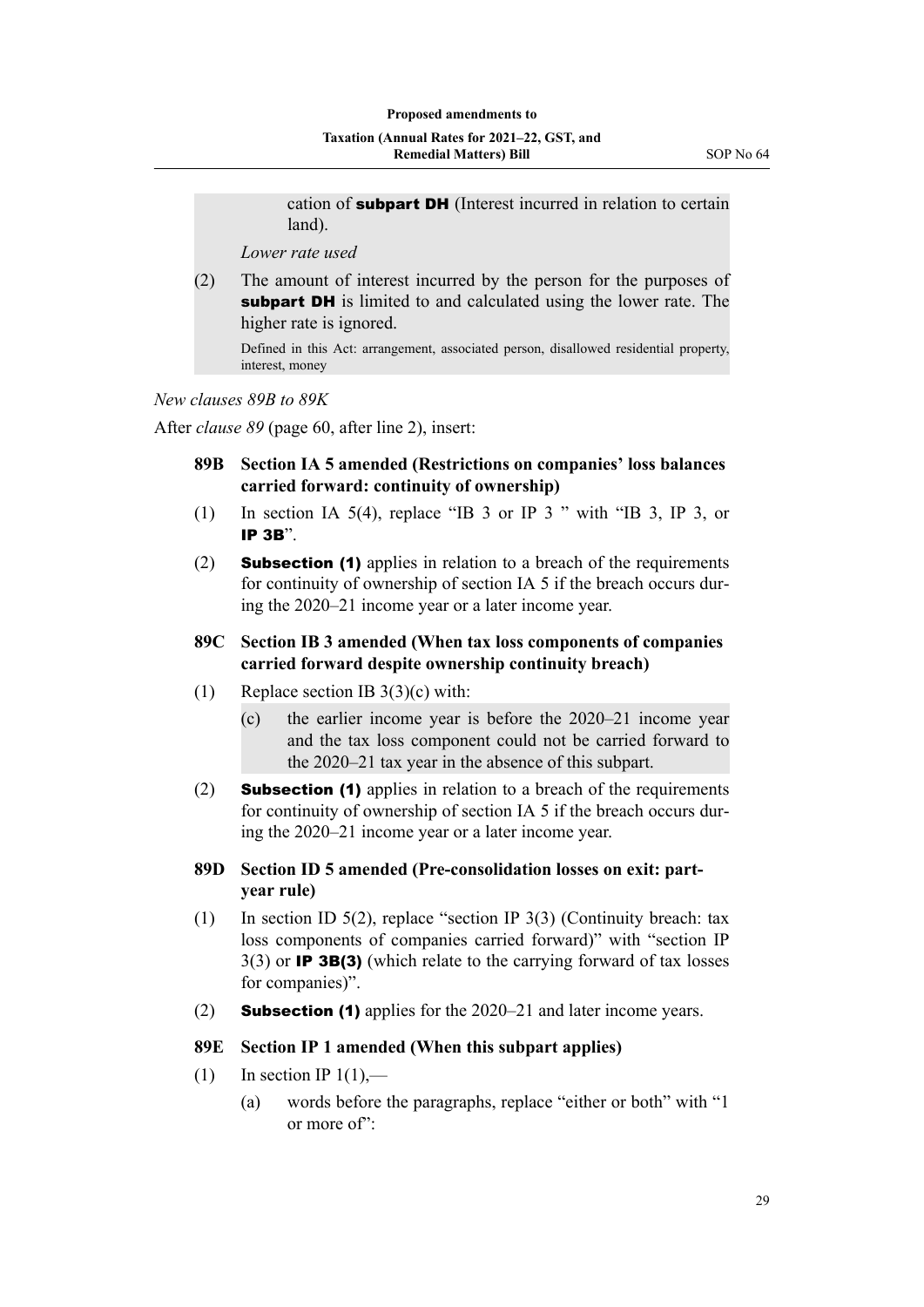- (b) paragraph (b), replace "(a **continuity breach**)." with "(an **ownership continuity breach**):":
- (c) after paragraph (b), insert:
- (c) when a company to which section IB 3 applies breaches, dur‐ ing an income year, a requirement of section IB 3(2)(b) and (c) for the carrying forward of a tax loss component to the tax year that corresponds to the income year (a **business con‐ tinuity breach**).
- (2) In the heading to section IP 1(2), replace "*IA, IC,*" with "*IA, IB, IC,*".
- (3) In section IP 1(2), replace "IA, IC," with "IA, IB, IC,".
- (4) In section IP 1, list of defined terms, insert "company", "income year", and "tax loss component".
- $(5)$  Subsections (1), (2), and (3) apply for the 2020–21 and later income years.
- **89F Section IP 3 amended (Continuity breach: tax loss components of companies carried forward)**

In the heading to section IP 3, replace "**Continuity**" with "**Owner‐ ship continuity**".

- **89G New section IP 3B inserted (Business continuity breach: tax loss components of companies carried forward)**
- (1) After section IP 3, insert:

#### **IP 3B Business continuity breach: tax loss components of companies carried forward**

*When this section applies*

(1) This section applies for the purposes of section IA 4 (Using loss balances carried forward to tax year) if a tax loss component of a company would have been carried forward under section IB 3 (When tax loss components of companies carried forward despite ownership continuity breach) to a tax year but for a breach or breaches, during the income year that corresponds to the tax year, of either or both of the requirements of section IB 3(2)(b) and (c).

*Tax loss components for earlier income years*

- (2) Despite the breach or breaches, the tax loss component is carried forward to the tax year to the extent to which—
	- (a) the requirements of section IB  $3(2)(b)$  and (c) would be met if the relevant period described in section IB 4 (Business con‐ tinuity period) included only part of the income year of the company that corresponds to the tax year; and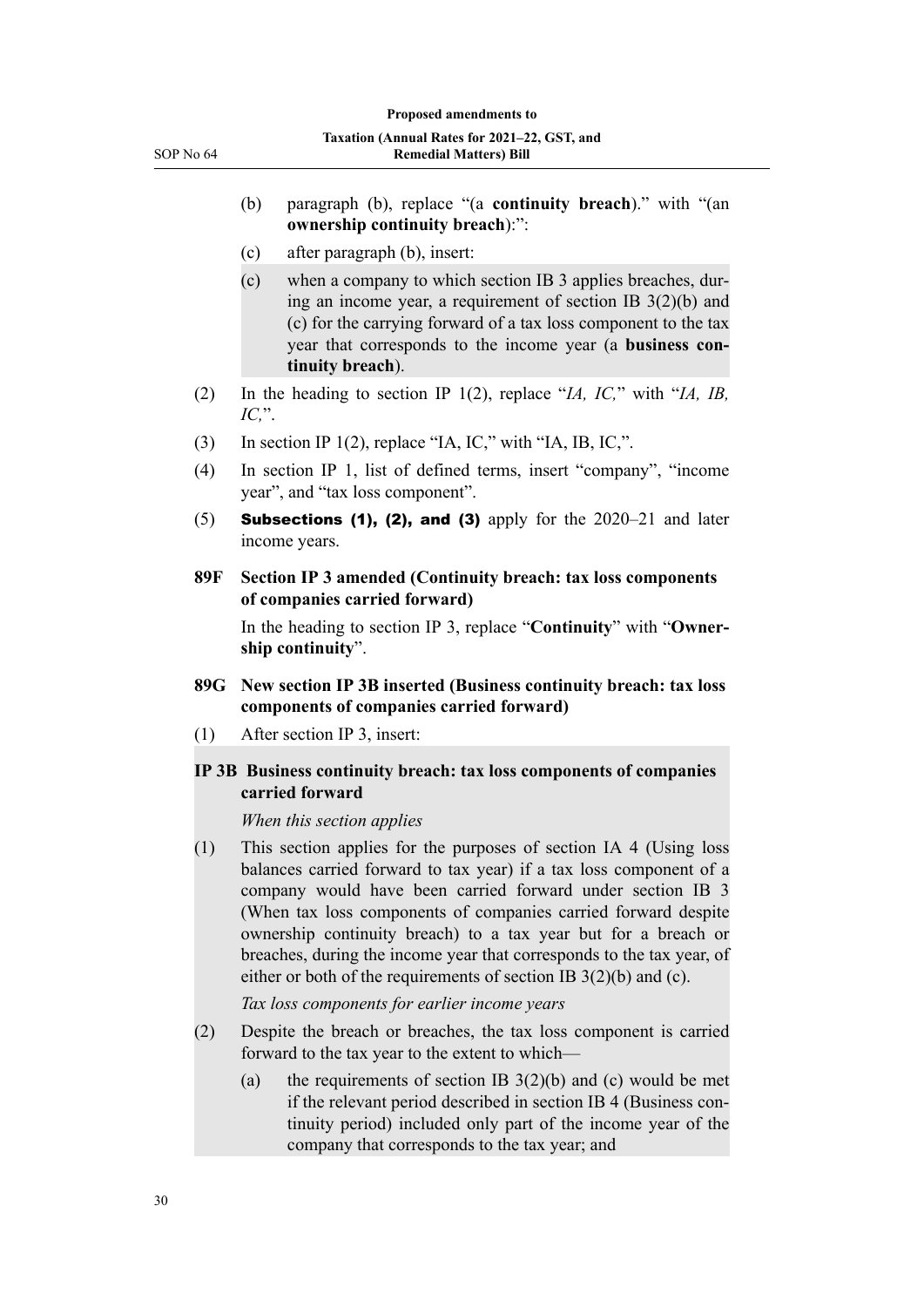- (b) the company has net income for part of the corresponding income year; and
- (c) the company provides the Commissioner with adequate financial statements under section IP 6 calculating the amount of the company's net income for the relevant part of the corresponding income year.

*Limit on tax loss components carried forward*

(3) The total tax loss components carried forward under **subsection** (2) must be no more than the amount calculated under subsection (2)(b) and (c), although the amount may be increased if section IP 5 applies.

Defined in this Act: amount, Commissioner, company, corresponding income year, income year, net income, tax loss component, tax year

(2) **Subsection (1)** applies for the  $2020-21$  and later income years.

#### **89H Section IP 4 amended (Breach in income year in which tax loss component arises)**

- (1) In section IP 4(2)(b), after "company A", insert ", or continuity of company A's business activities,".
- (2) **Subsection (1)** applies for the  $2020-21$  and later income years.
- **89I Section IP 5 amended (Breach in tax year in which loss balance is grouped)**
- (1) In section IP 5(2)(b), after "company A", insert ", or continuity of company A's business activities,".
- (2) **Subsection (1)** applies for the  $2020-21$  and later income years.

#### **89J Section IP 6 amended (Financial statements required)**

(1) After section IP 6(1), insert:

*Financial statements required from company:* **section IP 3B** 

- (1B) For the purposes of this subpart, a company must provide the Com‐ missioner with adequate financial statements under **section** IP 3B(2)(c) relating to the continuity period.
- (2) **Subsection (1)** applies for the  $2020-21$  and later income years.
- **89K Section IZ 8 amended (Election to use net loss for 2019–20 or 2020–21 year as tax loss in preceding year)**

In section IZ 8(12), replace "Continuity" with "Ownership continu‐ ity".

*New clauses 114B to 114E* After *clause 114* (page 70, after line 30), insert: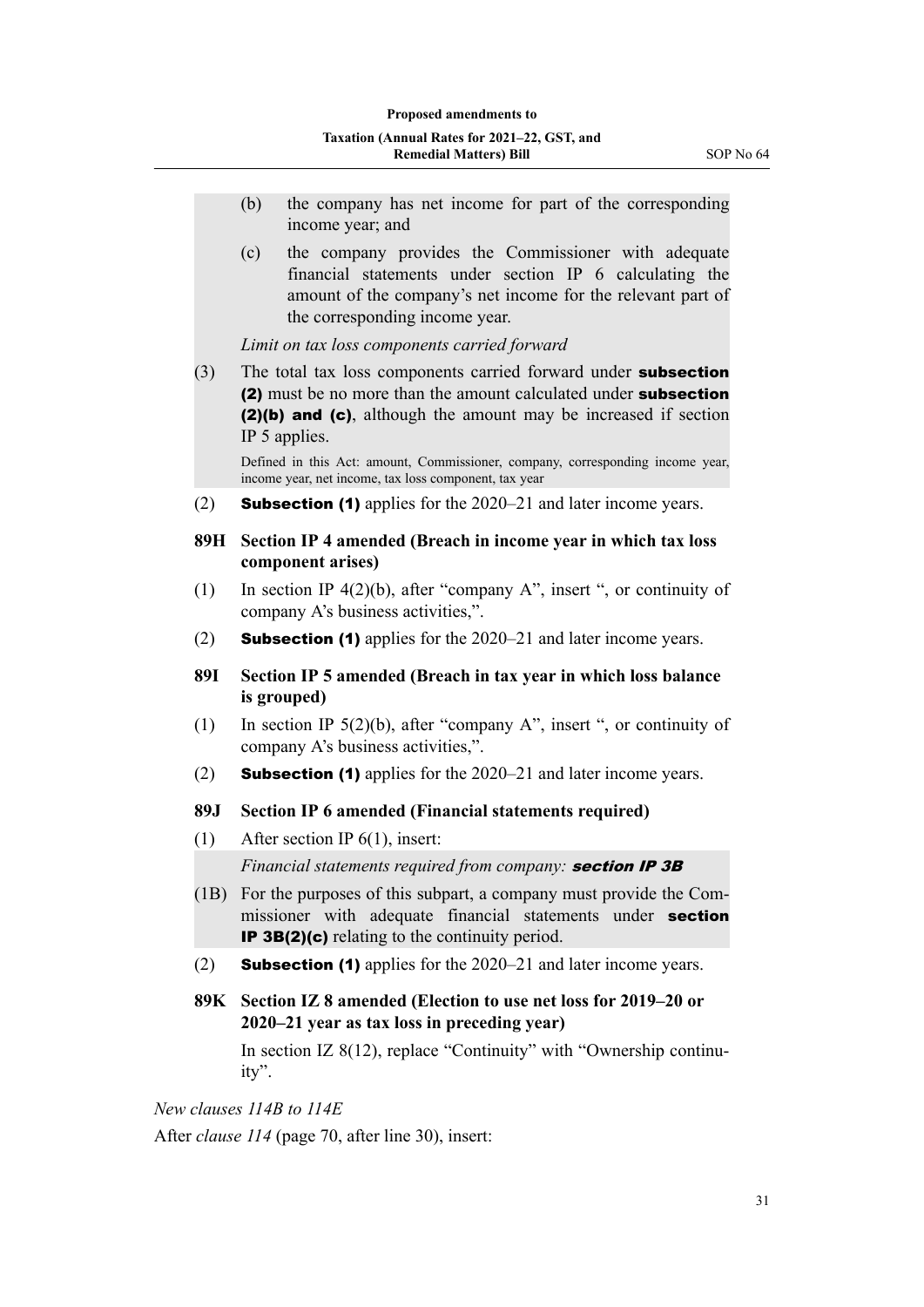#### **114B Section RD 50 amended (Employer's liability for attributed benefits)**

(1) Replace section RD 50(5) with:

*Further options*

- (5) Instead of calculating FBT under subsections (2) and (4), an employer may choose to—
	- (a) pay FBT at the rate of 63.93% on the taxable value of the attributed fringe benefits; or
	- (b) pay FBT,—
		- (i) for each employee whose all-inclusive pay, calculated using the formula in section RD 51(2), is \$129,681 or more, at the rate of 63.93% on the taxable value of the fringe benefits attributed to the employee; and
		- (ii) for each other employee, at the rate of 49.25% on the taxable value of the fringe benefits attributed to the employee.
- (2) **Subsection (1)** applies for the  $2021-22$  and later income years.

#### **114C Section RD 60 amended (Close company option)**

- (1) In section RD  $60(3)(b)$ , replace "the total pay of each employee" with "their FBT liability".
- (2) Subsection (1) applies for the 2021–22 and later income years.

#### **114D Section RD 61 amended (Small business option)**

In section RD  $61(3)(b)$ , replace "the total pay of each employee" with "their FBT liability".

#### **114E Section RD 63 amended (When employer stops employing staff)**

In section RD 63(3), words before the paragraphs, replace "section RD 50(2) or RD 53(3)" with "sections RD 50 and RD 53".

#### *Clause 127*

After *clause 127(1)* (page 74, after line 26), insert:

(1B) Insert, in appropriate alphabetical order:

**5-year test land** is defined in section CB 6A(2) (Disposal within 10 years: bright-line test for residential land)

(1C) Insert, in appropriate alphabetical order:

**10-year test land** is defined in **section CB 6A(2)** (Disposal within 10 years: bright-line test for residential land)

(1D) In the definition of **bright-line period**, paragraph (a), replace "CB  $6A(1)$  to  $(5)$ " with "CB  $6A(3)$  to  $(7)$ ".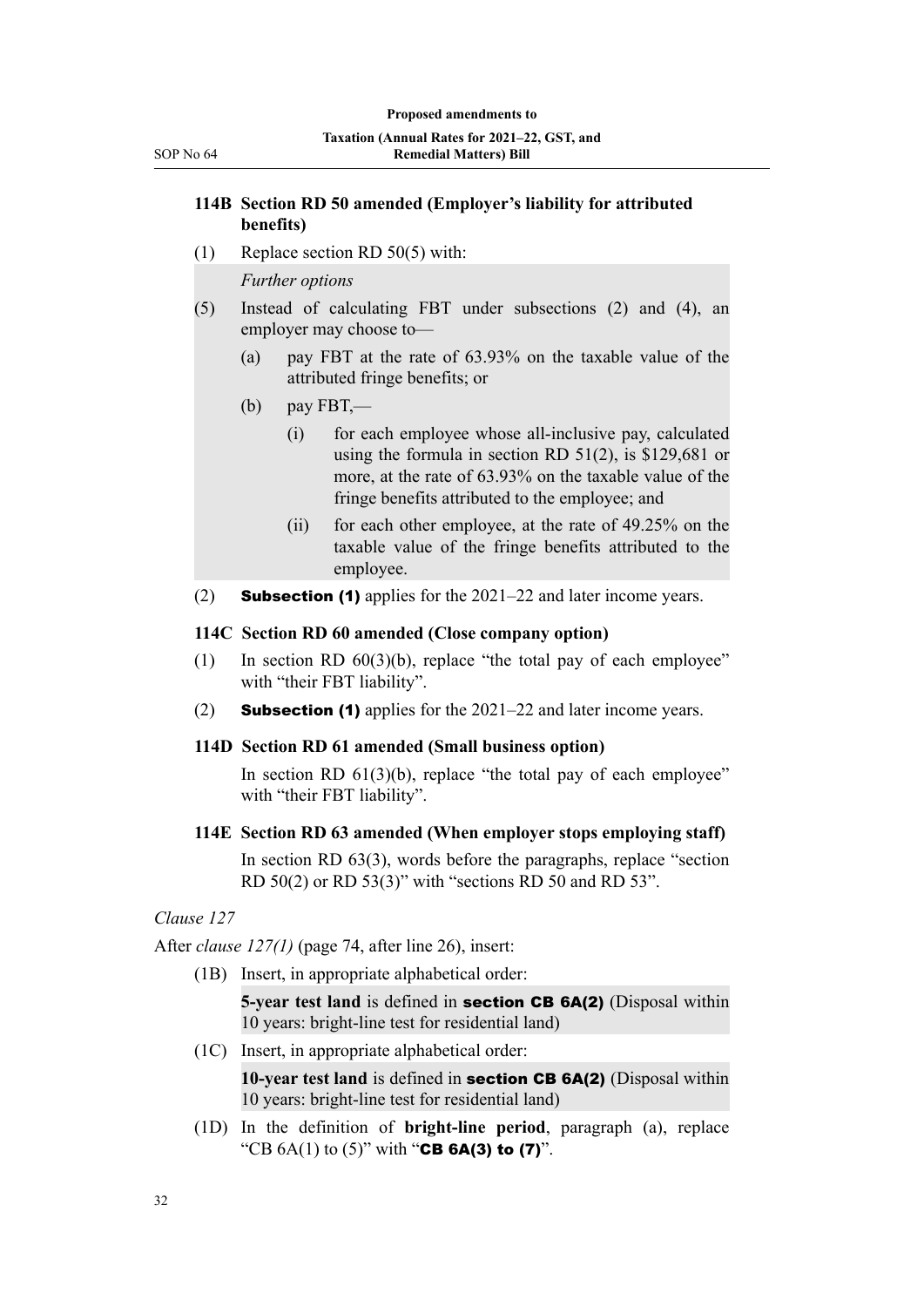(1E) Insert, in appropriate alphabetical order:

**code compliance certificate** is defined in section DH 5 (Key terms)

Replace *clause 127(3)* (page 75, lines 1 to 9):

(3) Replace the definition of **date of acquisition** with:

**date of acquisition** is defined in section CZ 39 (Disposal within 5) years: bright-line test for residential land: acquisition on or after 29 March 2018) for the purposes of that section

After *clause 127(4)* (page 75, after line 14), insert:

(4B) Insert, in appropriate alphabetical order:

**disallowed residential property** is defined in section DH 5 (Key terms)

After *clause 127(6)* (page 75, after line 24), insert:

(6B) Insert, in appropriate alphabetical order:

#### **employee accommodation**—

- (a) means property that a person provides to their employees or other workers for accommodation in connection with their employment or service:
- (b) does not include accommodation provided to employees or other workers who are associated with the person, unless it is necessary for the person to provide the accommodation because of the nature or remoteness of a business carried on by them

After *clause 127(7)* (page 75, after line 25), insert:

(7B) Insert, in appropriate alphabetical order:

**excepted residential land** is defined in **section DH 5** (Key terms)

- (7C) Repeal the definition of **excluded day**.
- (7D) Insert, in appropriate alphabetical order:

**exempt Māori company** is defined in **section DH 5** (Key terms)

(7E) Insert, in appropriate alphabetical order:

**grandparented transitional loan** is defined in section DH 5 (Key terms)

After *clause 127(10)* (page 76, after line 10), insert:

(10B) Insert, in appropriate alphabetical order:

**interposed residential property holder** is defined in section DH 5 (Key terms)

(10C) Insert, in appropriate alphabetical order: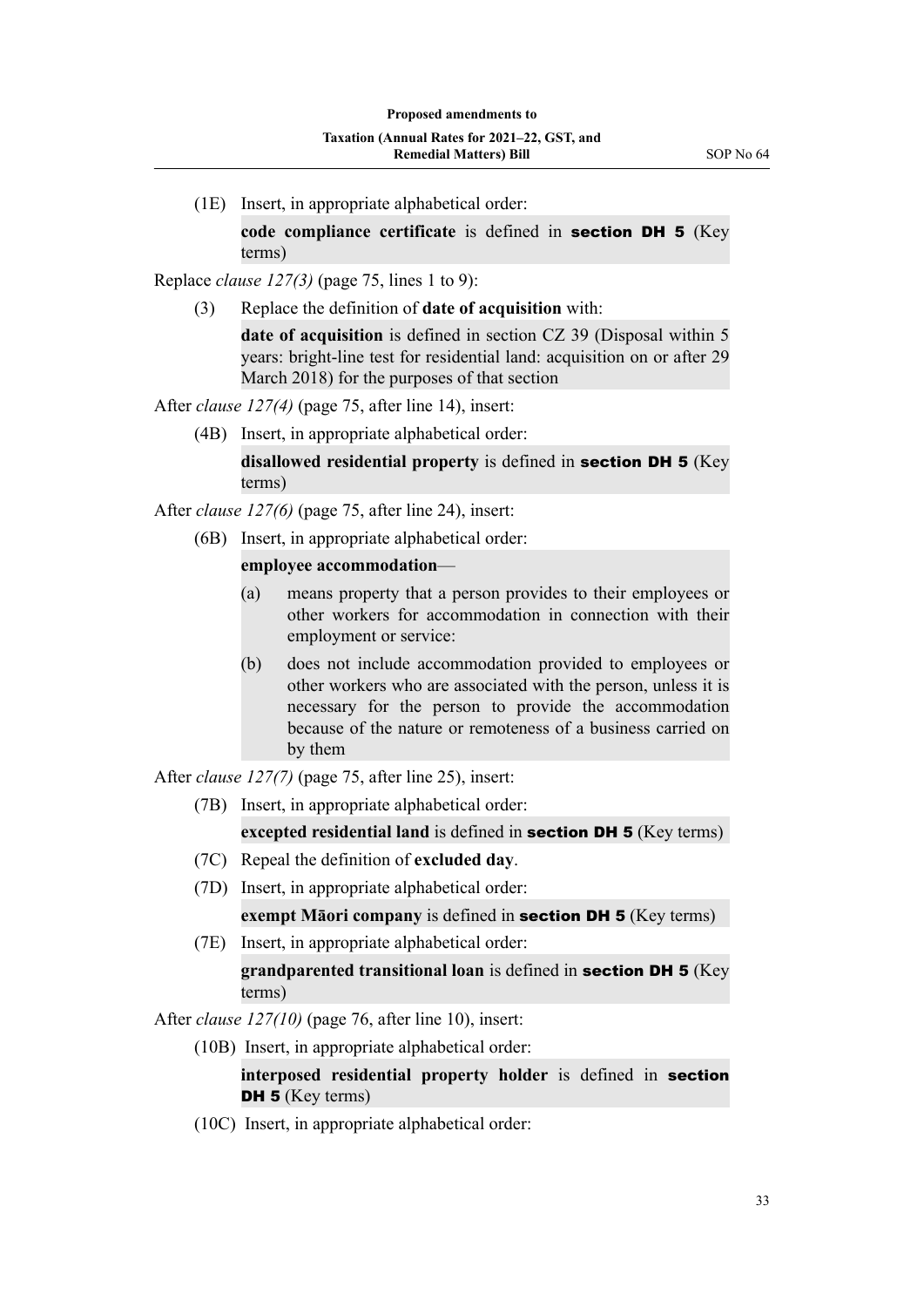#### **Māori excepted land**—

- (a) means—
	- (i) Māori customary land, Māori freehold land, or Crown land reserved for Māori, or land set aside as a Māori reservation, as the relevant terms are defined in Te Ture Whenua Māori Act 1993:
	- (ii) land, owned by a Maori authority or an entity eligible to become a Maori authority, if it is provided as a resi‐ dence to a shareholder or beneficiary of that Maori authority or entity:
	- (iii) land, owned by a Maori authority or an entity eligible to become a Maori authority, if it is acquired as a result of a Treaty of Waitangi settlement, including by exer‐ cising a right of first refusal under such a settlement:
- (b) does not include land described in **paragraph (a)(iii)**, to the extent to which the land is held as lessee, and the lessee is not owned, directly or indirectly, by a Maori authority or an entity eligible to become a Maori authority
- (10D) Insert, in appropriate alphabetical order:

**new build land** is defined in **section DH 5** (Key terms)

After *clause 127(16)* (page 76, after line 20), insert:

(16B) Insert, in appropriate alphabetical order:

**residential land company** is defined in **section DH 5** (Key terms)

(16C) Insert, in appropriate alphabetical order:

**residential land wholly-owned group member** is defined in section DH 7 (Key terms)

(16D) Insert, in appropriate alphabetical order:

**residential property percentage** is defined in section DH 6 (Residential property percentage)

After *clause 127(17)* (page 76, after line 23), insert

(17B) Insert, in appropriate alphabetical order:

#### **student accommodation**—

- (a) means a boarding establishment used for the accommodation of students enrolled at a registered school or premises described in section 5B of the Residential Tenancies Act 1986; and
- (b) includes premises described in section 5B of the Residential Tenancies Act 1986 even if they are used mainly for the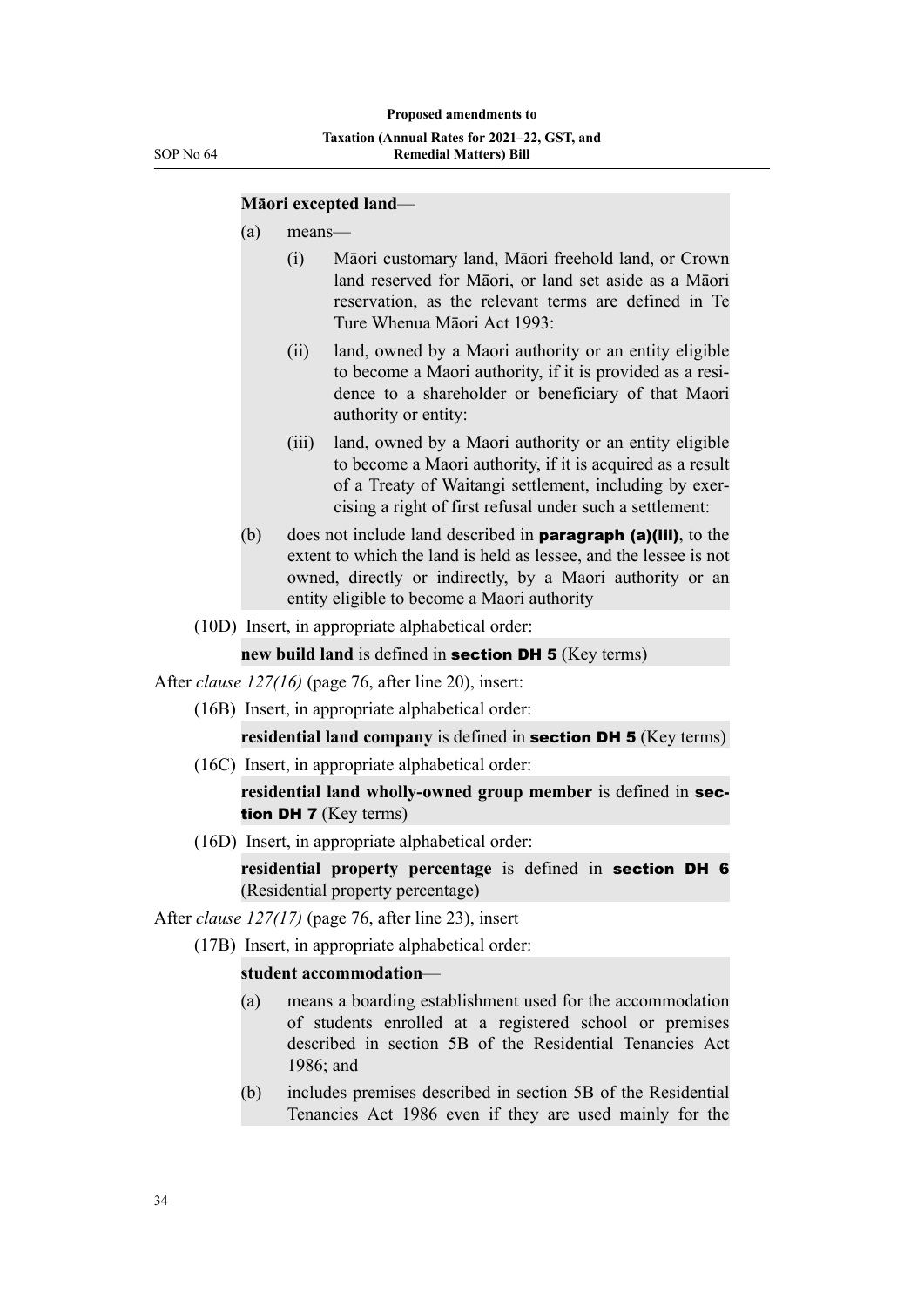accommodation of students, and not exclusively for the accommodation of students

(17C) Insert, in appropriate alphabetical order:

**transitional residential interest** is defined in section DH 7 (Tran‐ sitional residential interest)

*New clause 131B*

After *clause 131* (page 78, after line 3), insert:

#### **131B New Schedule 15 inserted (Excepted residential land)**

After Schedule 14, insert the Schedule 15 set out in **schedule 1A** of this Act.

*New clause 143B*

After *clause 143*(page 83, after line 3), insert:

#### **143B Section 54C amended (Information in relation to payment of RLWT)**

- (1) In section 54C(1), words before the paragraphs, replace "within 10 years" with "within 10 years or 5 years, as the case may be,".
- (2) In section  $54C(1)(b)$ , replace "their date of acquisition of the land" with "the latest date on which they acquire the estate or interest in the residential land".

*New schedule 1A*

Before *schedule 1* (page 98, before line 1), insert:

# **Schedule 1A New Schedule 15 inserted**

s 131B

# **Schedule 15 Excepted residential land**

s DH 5

1. Business premises, except if the business premises—

- (a) are used or available for use in a business of supplying accommoda‐ tion; and
- (b) are not a main home for the person or 1 or more other persons referred to in section CB 16A(2) (Main home exclusion for disposal within 10 years).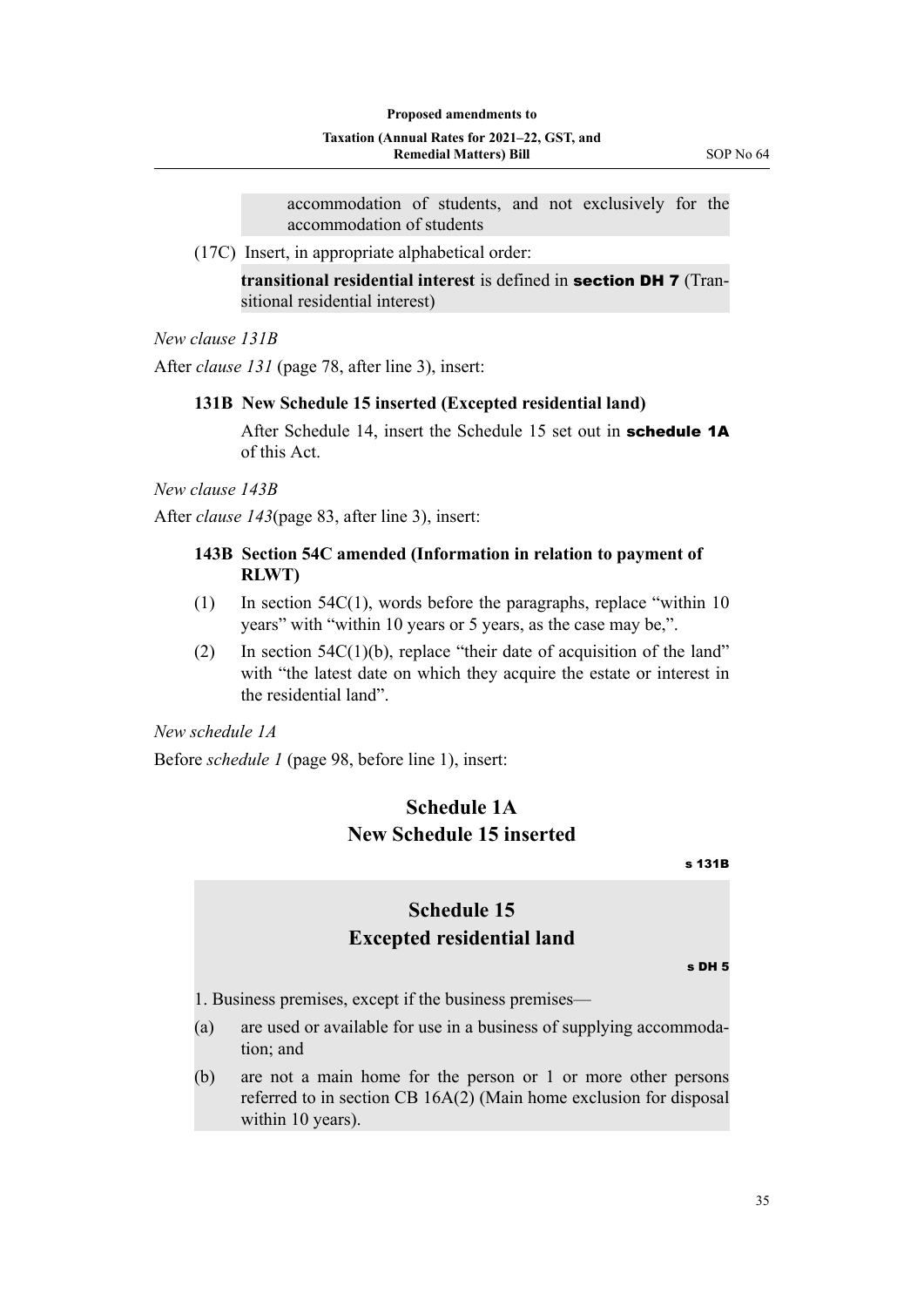2. Farmland, including any place configured as a residence or abode, whether or not it is used as a place of residence or abode, including any appurtenances belonging to or enjoyed with the place.

- 3. A hospital, convalescent home, nursing home, or hospice.
- 4. A hotel, motel, inn, hostel, or camping ground.
- 5. A rest home or retirement village.

6. For the relevant person (**person A**), land that has been used predomin‐ antly for place configured as a residence or abode, whether or not it is used as a place of residence or abode, including any appurtenances belonging to or enjoyed with the place, if that place was the main home for 1 or more of the following people:

- (a) person A:
- (b) a beneficiary of a trust, if person A is a trustee of the trust:
- (c) a settlor of a trust, if person A is a trustee of the trust, and the settlor is one whose settlements for the trust are the greatest or greatest equal, by market value.
- 7. Student accommodation.
- 8. Employee accommodation.
- 9. Māori excepted land.

# **Explanatory note**

#### **Tax measures relating to housing**

This Supplementary Order Paper (**SOP**) proposes to make changes to tax settings to improve affordability for first home buyers by dampening investor demand for existing properties.

The SOP proposes to:

- limit interest deductions for investors in residential property; and
- address issues arising out of the extension of the bright-line test from 5 years to 10 years.

Many landlords who invest in residential property do so expecting to earn a large capital gain when they sell their property. The current tax system allows landlords to deduct all interest expenditure relating to their residential rental properties, even if they do not pay any tax on the capital gain when they sell their property. Interest deductions related to residential rental properties will therefore be limited. To ensure there is no adverse impact on housing supply, property development and new builds will be exempt from the interest limitation rules.

In summary, the key features of the interest limitation proposal are:

• the rules would apply to interest incurred on or after 1 October 2021;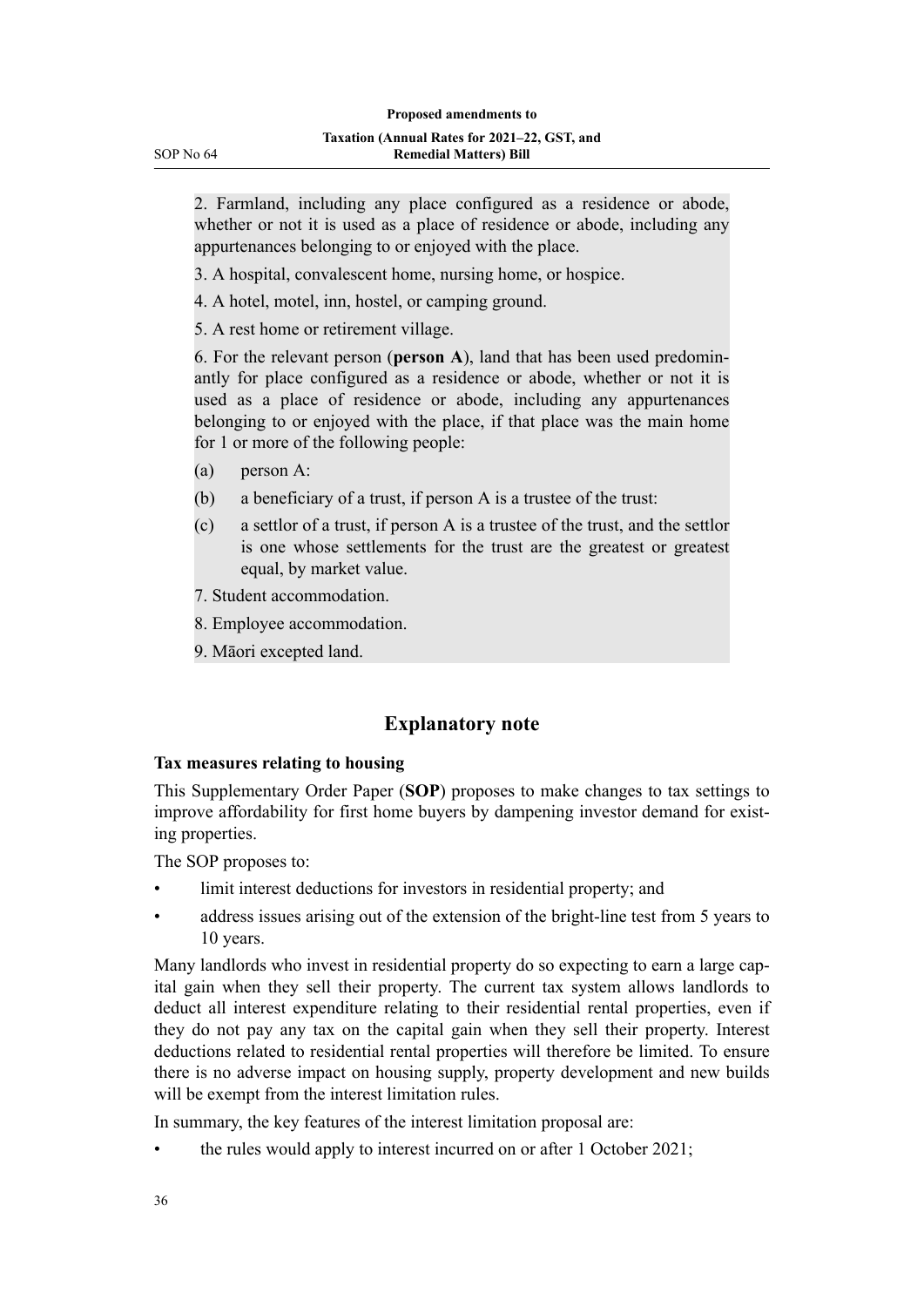- for pre-existing loans relating to property acquired before 27 March 2021, interest denial would be phased at 25% per year over 4 years;
- loans drawn down on or after 27 March 2021 would be subject to full limitation from 1 October 2021, unless the property was acquired as a result of an offer made on or before 23 March 2021 that could not be withdrawn before 27 March 2021;
- property developers would continue deducting interest expenses as incurred;
- new build properties would be exempt from the interest limitation rules; and
- interest deductions would be allowed when a taxable sale of residential property is made.

#### **Loss continuity**

The business continuity test (the **BCT**), which was enacted in the Taxation (Annual Rates for 2020–21, Feasibility Expenditure, and Remedial Matters) Act 2021, allows a company to carry forward tax losses to future years if they have a change in owner‐ ship as long as there is no major change in the nature of the company's business activities.

It was intended that tax losses incurred in an income year in which a breach of ownership continuity occurs could be considered for carry-forward under the BCT (to the extent to which they are incurred post-ownership continuity breach). However, the legislation technically does not allow this in all the circumstances in which it was intended.

For companies relying on the BCT that have a breach of business continuity, the legislation does not currently allow tax losses incurred in earlier years to be offset against a profit for the pre-breach part-year. The policy intent was that losses incurred in years preceding a breach of business continuity could be used in this way, like they can when ownership continuity is breached.

The SOP proposes amendments to align the legislation with the policy intent.

#### **Fringe benefit tax: further alternate rate option**

An employer who provides a fringe benefit to an employee is liable to pay fringe benefit tax (**FBT**). The calculation of the employer's FBT liability can be a complex exercise and there are different options they can choose. They may choose to pay FBT at a flat maximum rate, being 63.93% (49.25% prior to 1 April 2021), or at a rate reflecting the employee's personal tax rate.

The flat rate or "single rate" option is a low compliance cost option for employers, but it may result in many employers having a significantly higher FBT liability despite having no or few employees with income over \$180,000 (being the income threshold above which the 39% personal tax rate applies). While a more accurate alternative is currently available to employers, it requires compliance cost intensive calculations to be carried out for each employee who receives a fringe benefit.